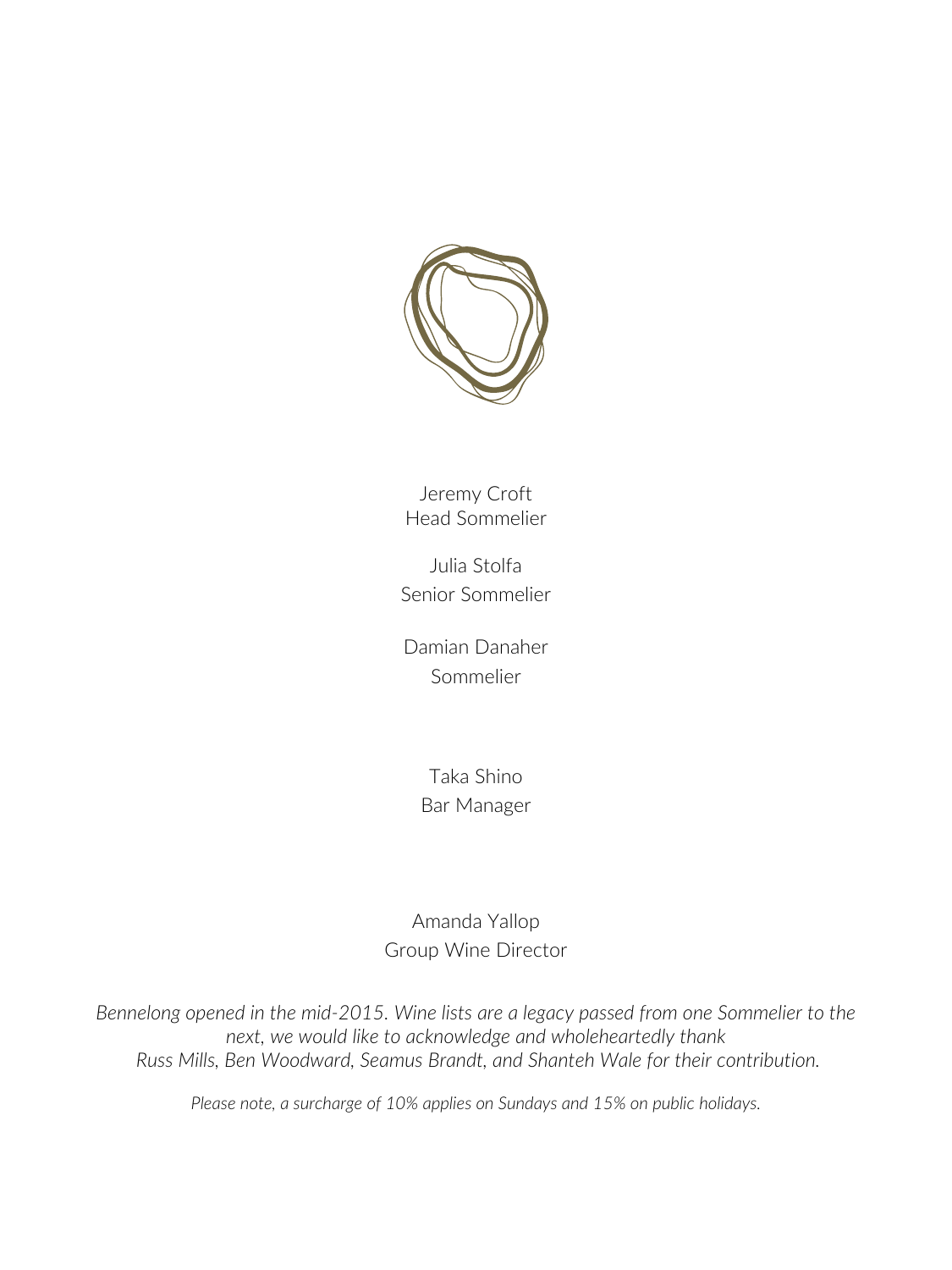# Wine by the Glass

| Apera 60ml |                                                              | per glass | per bottle |
|------------|--------------------------------------------------------------|-----------|------------|
| <b>NV</b>  | Pfeiffer 'Seriously Fine', Rutherglen Vic (Fino Style) 500ml | 16        | 80         |
| <b>NV</b>  | Toro Albala 'Oloroso', Montilla-Moriles, Spain 500ml         | 18        | 95         |
|            |                                                              |           |            |
|            | Sparkling and Champagne 125ml                                | ner glacc | ner hottle |

| Sparkling and Champagne IZSMI |                                                     | per giass | per pottle |
|-------------------------------|-----------------------------------------------------|-----------|------------|
| <b>NV</b>                     | Daosa Natural Reserve, Piccadilly Valley, SA        | 21        | 105        |
| <b>NV</b>                     | Charles Heidsieck 'Brut Réserve', Champagne         | 34        | 190        |
| MV                            | Krug 'Grande Cuvée', 169ème Edition Brut, Champagne | 88        | 540        |
| <b>NV</b>                     | Deutz 'Brut Classic', Champagne                     | $- -$     | 375ml 120  |

| per glass                                                                                                                                                                                                                                                                                                                                                                                                                                                                                                                                                                                                | carafe |
|----------------------------------------------------------------------------------------------------------------------------------------------------------------------------------------------------------------------------------------------------------------------------------------------------------------------------------------------------------------------------------------------------------------------------------------------------------------------------------------------------------------------------------------------------------------------------------------------------------|--------|
| 19                                                                                                                                                                                                                                                                                                                                                                                                                                                                                                                                                                                                       | 46     |
| 55                                                                                                                                                                                                                                                                                                                                                                                                                                                                                                                                                                                                       | 128    |
| 52                                                                                                                                                                                                                                                                                                                                                                                                                                                                                                                                                                                                       | 112    |
| 20                                                                                                                                                                                                                                                                                                                                                                                                                                                                                                                                                                                                       | 48     |
| 18                                                                                                                                                                                                                                                                                                                                                                                                                                                                                                                                                                                                       | 44     |
| 23                                                                                                                                                                                                                                                                                                                                                                                                                                                                                                                                                                                                       | 55     |
| 39                                                                                                                                                                                                                                                                                                                                                                                                                                                                                                                                                                                                       | 98     |
| 31                                                                                                                                                                                                                                                                                                                                                                                                                                                                                                                                                                                                       | 76     |
| 26                                                                                                                                                                                                                                                                                                                                                                                                                                                                                                                                                                                                       | 59     |
| 98                                                                                                                                                                                                                                                                                                                                                                                                                                                                                                                                                                                                       | 235    |
| Sauvignon Blanc, Cullen, Margaret River, WA<br>2017 V Sauvignon Blanc Blend, Mt Mary 'Triolet', Yarra Valley, Vic<br>2015 V Riesling, Von Buhl 'Deidesheimer Herrgottsacker' Pfalz, Ger<br>Riesling, Rieslingfreak 'No. 8', Clare Valley, SA (off dry)<br>Pinot Blanc, Clarence House, Tas<br>Pinot Gris, Montalto Estate, Mornington Peninsula, Vic<br>2016 V Semillon, Tyrrell's 'Vat 1', Hunter Valley, NSW<br>Roussanne, Castagna 'Grower's Selection', Beechworth, Vic<br>Chardonnay, Bloodwood 'Schubert', Orange, NSW<br>2018 <b>v</b> Chablis, J. Drouhin 'Les Preuses', Grand Cru, Burgundy, FR |        |

 $\checkmark$ 

*The Coravin system is a wine preservation tool that allows us to access premium wines without exposing the wine to oxygen.*

| <b>Skin Contact</b>                                                       | per glass | carafe |
|---------------------------------------------------------------------------|-----------|--------|
| 2020 V Muscat Gewürztraminer, La Petite Mort, Granite Belt, QLD           | -18       | 48     |
| 2018 V Riesling Semillon Muscat, Ruggabellus 'Sallio', Eden Valley, SA 24 |           | 55     |

| Rosé |                                                                  | per glass | carafe |
|------|------------------------------------------------------------------|-----------|--------|
|      | 2021 10X by Ten Minutes by Tractor, Mornington Peninsula, Vic 21 |           |        |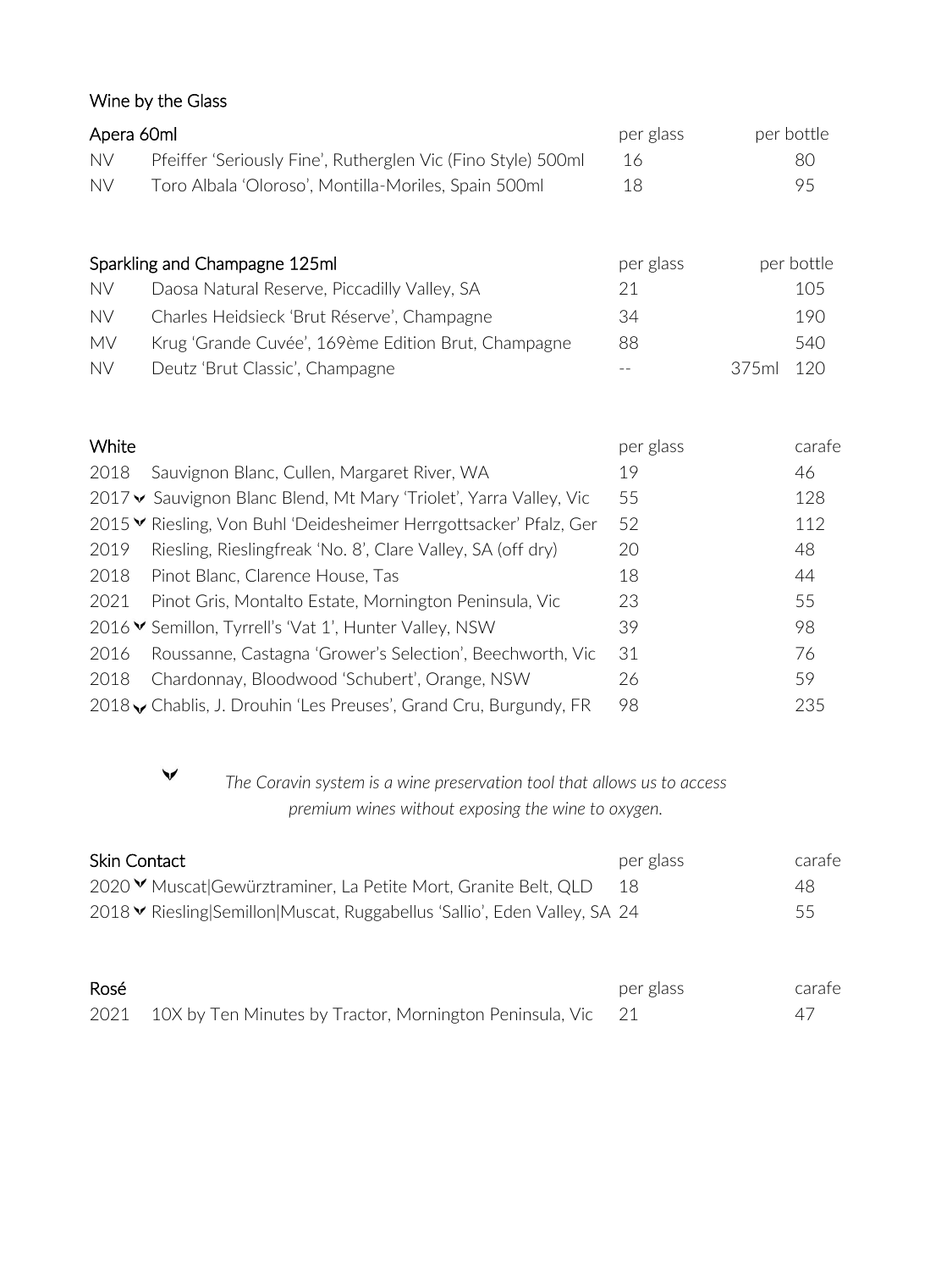# Wine by the Glass

| Red         |                                                                                         | per glass | carafe     |
|-------------|-----------------------------------------------------------------------------------------|-----------|------------|
| 2021        | Gamay, Thick as Thieves 'Purple Prose', King Valley, Vic                                | 18        | 42         |
| 2019        | Pinot Noir, Haddow and Dineen 'Private Universe', TAS                                   | 26        | 63         |
|             | 2018 V Pinot Noir, Shaw + Smith 'Lenswood', Adelaide Hills, SA                          | 50        | 118        |
|             | 2016 V Nebbiolo, S.C. Pannell, Adelaide Hills, SA                                       | 32        | 78         |
|             | 2018 V Lagrein, Cobaw Ridge Wines, Macedon Ranges, Vic                                  | 43        | 98         |
| 2016        | Sangiovese, Vinea Marson, Heathcote, Vic                                                | 21        | 49         |
| 2020        | Grenache, Gemtree 'Small Batch', McLaren Vale, SA                                       | 30        | 71         |
| 2019        | Domaine des Closiers 'Expression', Saumur-Champigny, FR                                 | 33        | 77         |
| 2015        | Cabernets, Domain A ' Petit A', Coal Valley, Tas                                        | 25        | 60         |
|             | 2012 V Merlot Cab Franc, Tapanappa 'Whalebone', Wrattonbully, SA                        | 43        | 98         |
| 2020        | Shiraz, Spinifex 'Bete Noir', Barossa Valley, SA                                        | 20        | 47         |
|             | 2017 Y Shiraz, Domaine Rostaing 'Ampodium', Côte-Rôtie, FR                              | 98        | 235        |
|             | The Coravin system is a wine preservation tool that allows us to access<br>$\checkmark$ |           |            |
|             | premium wines without exposing the wine to oxygen.                                      |           |            |
|             | Dessert Wine 90ml                                                                       | per glass | per bottle |
| 2021        | Semillon, Thomas Wines 'Elevage', Hunter Valley, NSW 500ml19                            |           | 90         |
| 2017        | Riesling, Crawford 'Nektar', Henty, Vic 375ml                                           | 28        | 130        |
| 2017        | Red Semillon, Top Note 'Noble Rose', Adelaide Hills, SA 375ml22                         |           | 78         |
|             | 2006 v Château Rieussec 1er Grand Cru Classé, Sauternes, FR 750ml 90                    |           | 570        |
|             | Fortified Wine 60ml                                                                     | per glass | per bottle |
| <b>NV</b>   | Muscat, Pfeiffer 'Classic', Rutherglen, Vic 500ml                                       | 13        | 61         |
| 2018        | Viognier, Inkwell 'Sweet Thing', McLaren Vale, SA 375ml                                 | 15        | 74         |
| 2000        | Tawny, Seppeltsfield '21yo', Barossa, SA 750ml                                          | 22        | 180        |
| NV          | Tawny, Bleasdale '20yo Fortis et Astutus', Langhorne 700ml                              | 48        | 385        |
| <b>NV</b>   | Tawny, Quinta do Noval 20 years Old, Portugal 700ml                                     | 55        | 420        |
| Cognac 30ml |                                                                                         |           | per serve  |
|             | Martell Blue Swift VSOP                                                                 |           | 15         |
|             | Rémy Martin XO                                                                          |           | 40         |
|             | <b>Tesseron Composition</b>                                                             |           | 20         |
|             | Tesseron Lot 90 XO Ovation                                                              |           | 32         |
|             | Tesseron Extra Legende                                                                  |           | 55         |
|             | Tesseron Lot 53 XO Perfection                                                           |           | 68         |
|             | Louis X111 by Rémy Martin                                                               | 15ml      | 205        |
|             |                                                                                         | 30ml      | 410        |
|             | Armagnac 30ml                                                                           |           | per serve  |
|             | Château de Laubade 12yo                                                                 |           | 18         |
|             | Gelas 16yo Black Noble                                                                  |           | 30         |
|             | Domaine de la Poste 1974                                                                |           | 51         |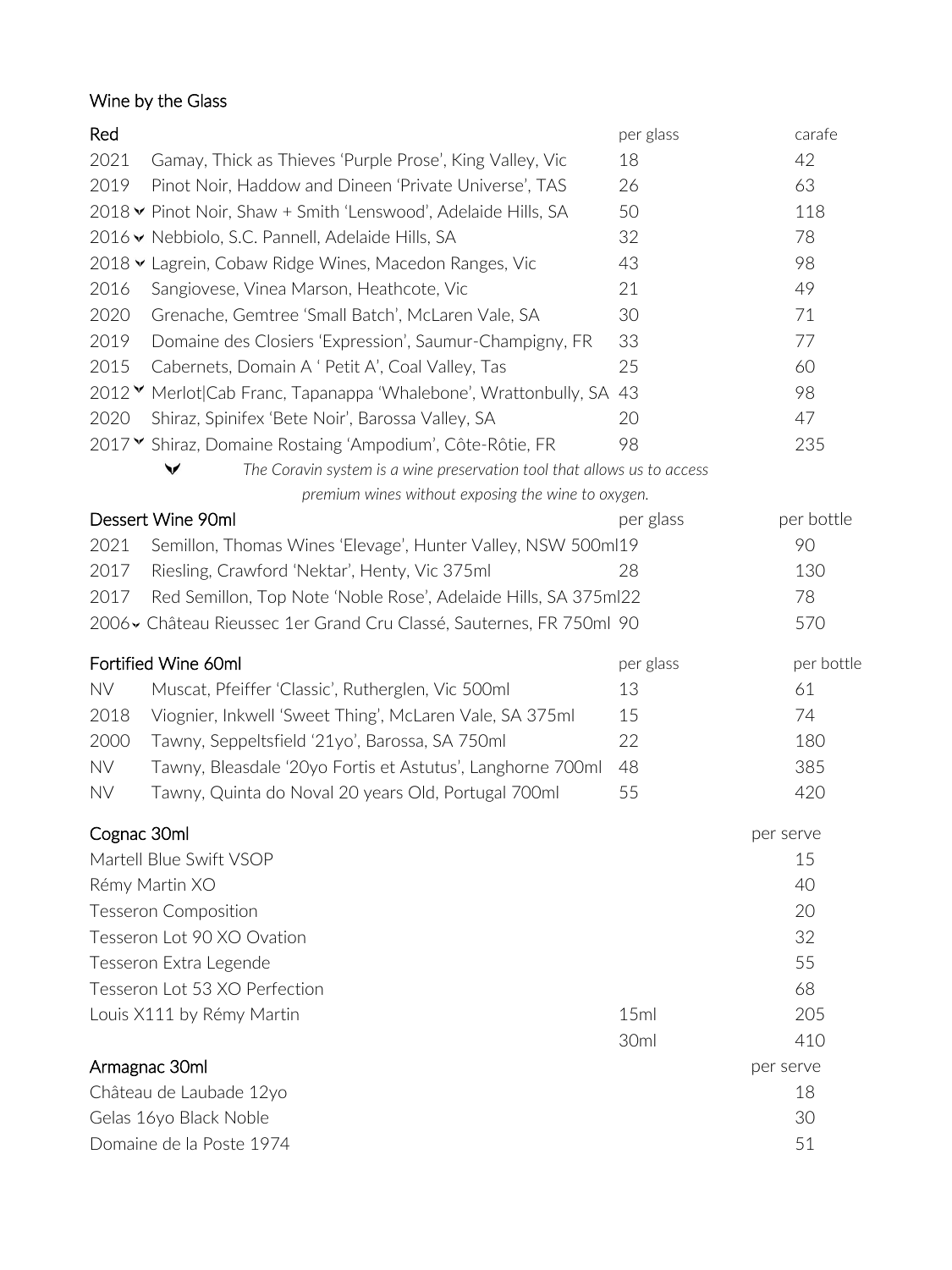## *'HUNTER VALLEY'*

*Hunter Semillon is unique in the world of wine. The climate in the region indirectly created a style. Grapes are picked early to avoid rain at harvest. The resultant wines still have ripe fruit traits plus they're low in alcohol and high in acid. The perfect partner for oysters and more.* 

*'I love Hunter Semillon; it's without peer.' AY*

## **Semillon**

| 2021         | Breaking Ground by Margan, Broke Fordwich, Hunter Valley, NSW                 | 82  |
|--------------|-------------------------------------------------------------------------------|-----|
| 2018         | Briar Ridge Vineyard, Hunter Valley, NSW                                      | 82  |
| 2014         | Brokenwood 'ILR', Hunter Valley, NSW                                          | 265 |
| 2015         | Margan 'White Label Aged Semillon', Hunter Valley, NSW                        | 116 |
| 2016         | Margan 'Francis John Aged Semillon', Hunter Valley, NSW                       | 100 |
| 1998         | Mount Pleasant 'Lovedale', Hunter Valley, NSW                                 | 245 |
| 2014         | Mount Pleasant 'Lovedale', Hunter Valley, NSW                                 | 175 |
| 2021         | Scarborough 'Green Label', Hunter Valley, NSW                                 | 55  |
| 2018         | Silkman 'Reserve', Hunter Valley, NSW                                         | 110 |
| 2014         | Thomas Wines 'Braemore', Hunter Valley, NSW                                   | 165 |
| 2020         | Thomas Wines 'Like a Version' (Skin Contact), Hunter Valley, NSW              | 95  |
| 2021         | Thomas Wines 'Braemore', Hunter Valley, NSW                                   | 95  |
| 2007         | Tyrrell's 'Vat 1', Hunter Valley, NSW                                         | 320 |
| 2008         | Tyrrell's 'Vat 1', Hunter Valley, NSW                                         | 310 |
| 2009         | Tyrrell's 'Vat 1', Hunter Valley, NSW                                         | 310 |
| 2016         | Tyrrell's 'Vat 1', Hunter Valley, NSW                                         | 180 |
| Albarino     |                                                                               |     |
| 2021         | Margan 'Ceres Hill Single Vineyard', Hunter Valley, NSW                       | 68  |
| Chardonnay   |                                                                               |     |
| 2018         | Harkham Wine 'Aziza's', Hunter Valley, NSW                                    | 90  |
| 2019         | Lake's Folly, Hunter Valley, NSW                                              | 240 |
| 2017         | Silkman 'Reserve', Hunter Valley, NSW                                         | 155 |
| 2009         | Tyrrell's 'Vat 47', Hunter Valley, NSW                                        | 255 |
| 2018         | Tyrrell's 'Vat 47', Hunter Valley, NSW                                        | 155 |
| 2019         | Tyrrell's 'HVD', Hunter Valley, NSW                                           | 170 |
| Skin Contact |                                                                               |     |
| 2020         | Semillon, Andrew Thomas 'Like a Version', Hunter Valley, NSW                  | 95  |
| Rose         |                                                                               |     |
| 2021         | Margan 'Rose and Bramble Single Vineyard', Broke Fordwich, Hunter Valley, NSW | 88  |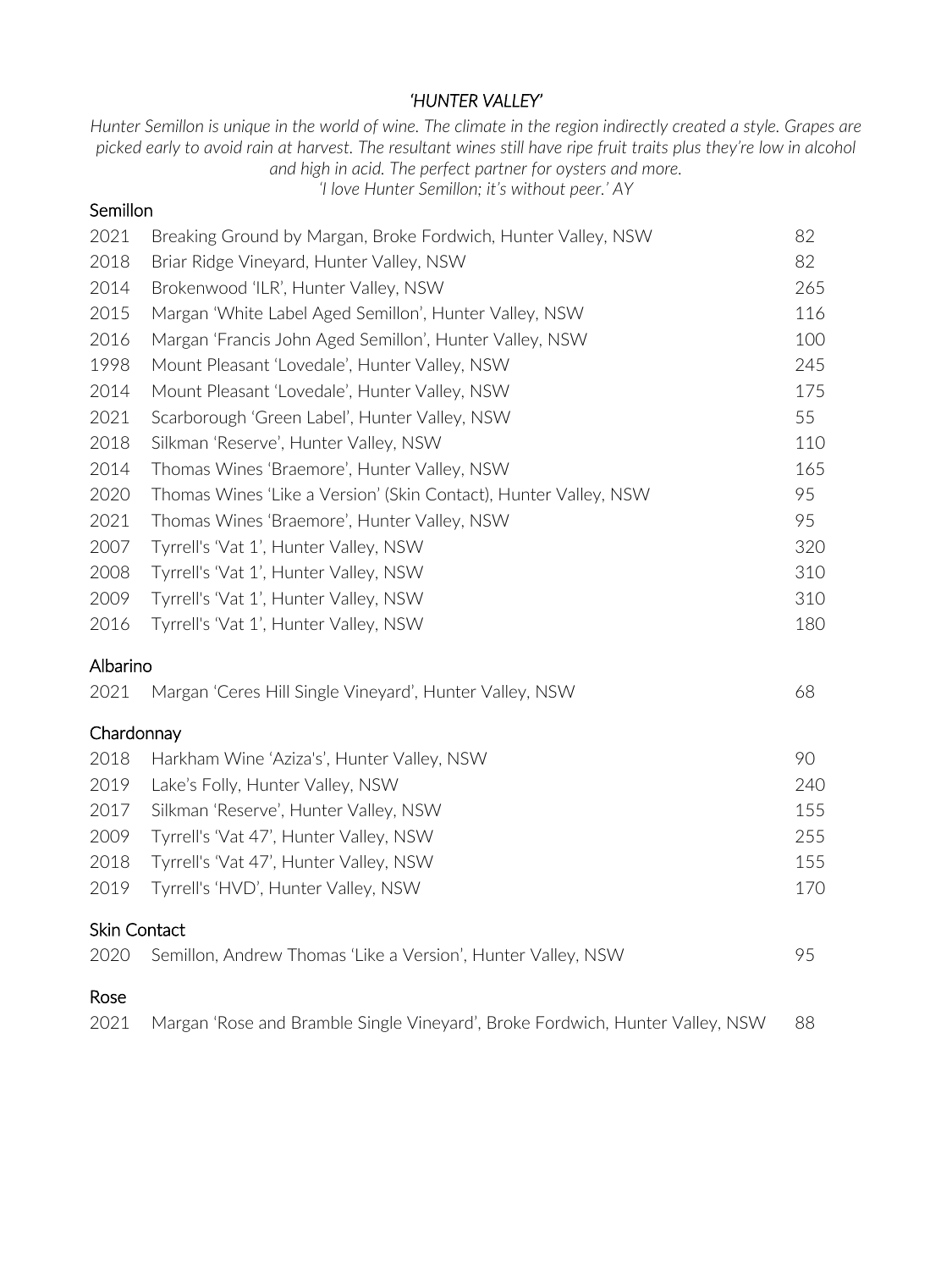## *'HUNTER VALLEY'*

*Australia's oldest viticultural area, the first plantings appeared in the 1820s. A couple of hours north of Sydney, it's close enough for a day trip though big enough to linger for a few days or more. The region is famous for Semillon, Chardonnay, and Shiraz, though they're happy to play around with a multitude of varietals.* 

*Our team of sommeliers have hand selected their favourite producers*

### Barbera

| 2021       | Breaking Ground by Margan, Broke Fordwich, Hunter Valley, NSW    | 82  |
|------------|------------------------------------------------------------------|-----|
|            | Cabernet Sauvignon Blends                                        |     |
| 2011       | Lake's Folly, Cabernets, Hunter Valley, NSW                      | 370 |
| 2014       | Lake's Folly, Cabernets, Hunter Valley, NSW                      | 340 |
| 2018       | Lake's Folly, Cabernets, Hunter Valley, NSW                      | 265 |
| Shiraz     |                                                                  |     |
| 2011       | Brokenwood 'Graveyard Vineyard', Hunter Valley, NSW              | 795 |
| 2018       | Brokenwood 'Graveyard Vineyard', Hunter Valley, NSW              | 722 |
| 2017       | Margan 'Aged Release', Hunter Valley, NSW                        | 191 |
| 2003       | Mount Pleasant 'Maurice O'Shea', Hunter Valley, NSW              | 610 |
| 2007       | Mount Pleasant 'Maurice O'Shea', Hunter Valley, NSW              | 840 |
| 2011       | Mount Pleasant 'Maurice O'Shea', Hunter Valley, NSW              | 755 |
| 2014       | Mount Pleasant 'Maurice O'Shea', Hunter Valley, NSW              | 610 |
| 2018       | Mount Pleasant 'Maurice O'Shea', Hunter Valley, NSW              | 465 |
| 2018       | Thomas Wines 'DJV', Hunter Valley, NSW                           | 105 |
| 2018       | Thomas Wines 'Sweetwater', Hunter Valley, NSW                    | 105 |
| 1996       | Tyrrell's 'Vat 9', Hunter Valley, NSW                            | 540 |
| 1998       | Tyrrell's 'Vat 8', Shiraz Cabernet Sauvignon, Hunter Valley, NSW | 330 |
| 1998       | Tyrrell's 'Vat 9', Hunter Valley, NSW                            | 470 |
| 2006       | Tyrrell's 'Vat 9', Hunter Valley, NSW                            | 474 |
| 2011       | Tyrrell's 'Johnno's Vineyard', Hunter Valley, NSW                | 410 |
| 2013       | Tyrrell's 'Old Patch', Hunter Valley, NSW                        | 410 |
| 2014       | Tyrrell's 'Vat 9', Hunter Valley, NSW                            | 360 |
| 2017       | Tyrrell's '4 Acres', Hunter Valley, NSW                          | 260 |
| 2017       | Tyrrell's 'Old Patch', Hunter Valley, NSW                        | 260 |
| 2018       | Tyrrell's '8 Acres', Hunter Valley, NSW                          | 290 |
| 2018       | Tyrrell's 'Johnno's Vineyard', Hunter Valley, NSW                | 290 |
| 2018       | Tyrrell's 'Old Patch', Hunter Valley, NSW                        | 290 |
| Sweet Wine |                                                                  |     |
| 2021       | Thomas Wines 'Elevage Semillon', Hunter Valley, NSW<br>500ml     | 90  |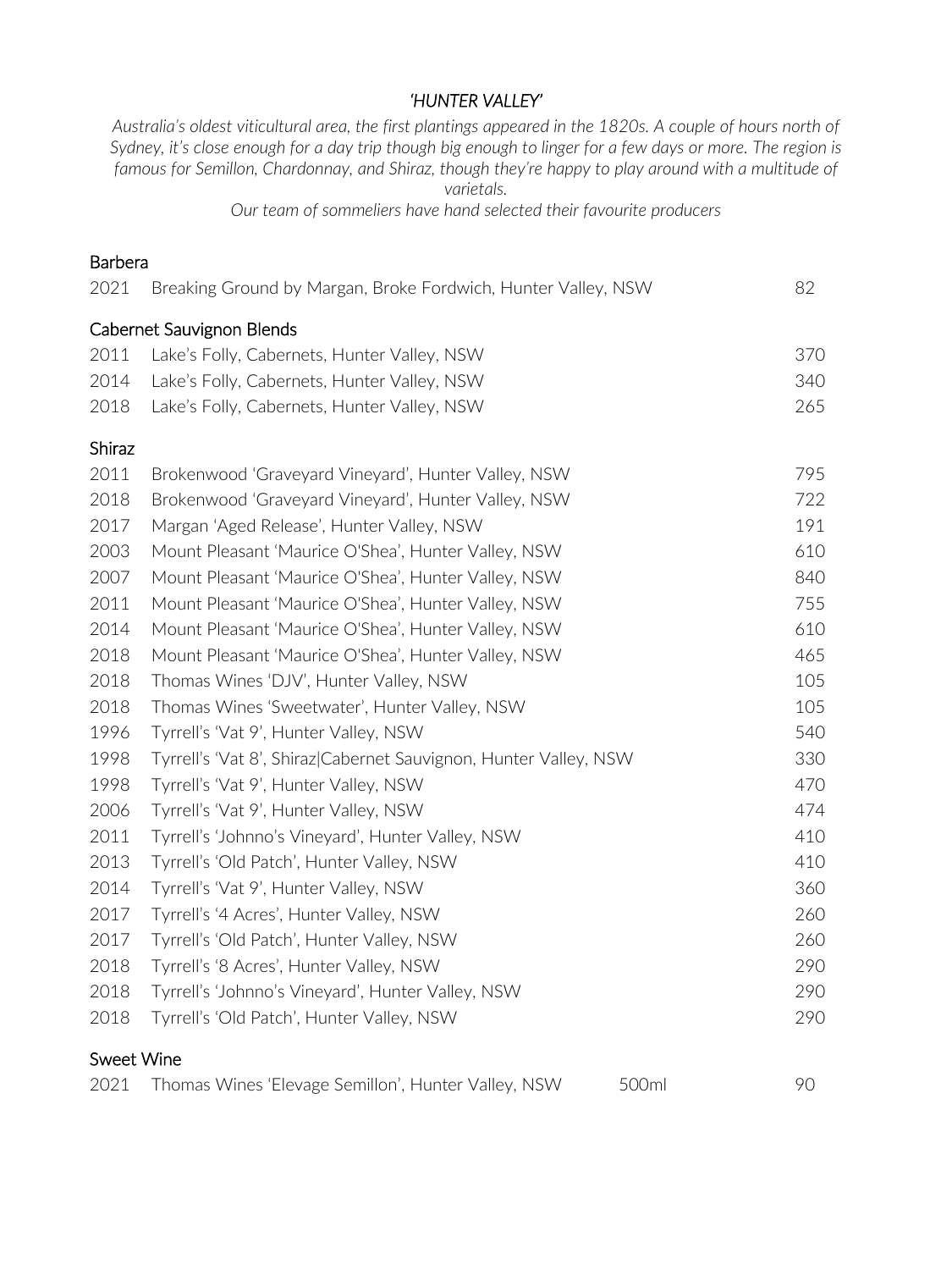## *BIODYNAMICS*

*Biodynamics is based on a series of 8 lectures from 1924 on regenerative agriculture by Dr. Rudolf Steiner.*

*At the time, age old methods of farming were being replaced by new, industrially produced agrochemicals. Essentially, Biodynamics is the elimination of negative practices in the vineyard and the winery, closely linked to a series of specific actions implemented according to the lunar calendar. These preparations (composts) are practical measures intended to improve the basic health and biodiversity of the soil below ground, subsequently aiding the plant above ground.* 

### *Castagna*

*Beechworth, in northeast Victoria has a continental climate, ideal for practicing viticulture with Biodynamic methods. Minimal rainfall during the growing season reduces disease pressure and the need to spray. Julian and Carolann Castagna's first vines were planted in 1997. They chose Biodynamics from the beginning, burying preparation 500 over the Winter Solstice, unearthing for the Summer Solstice. The vines are pruned by hand, the fruit is hand-picked, the principal approach is minimal intervention. Castagna's stable is a cornucopia of quality wines.* 

### Sparkling Rosé

| 2018 Castagna 'Genesis', Syrah |                                           | 120 |
|--------------------------------|-------------------------------------------|-----|
|                                | White Wine                                |     |
| 2016                           | Castagna 'Growers' Selection', Roussanne  | 132 |
| 2019                           | Castagna 'Growers' Selection', Chardonnay | 125 |
| 2019                           | Castagna Chenin Blanc                     | 165 |
| Rosé                           |                                           |     |
|                                | 2019 Castagna 'Allegro', Syrah            | 92  |
| <b>Red Wine</b>                |                                           |     |
|                                | 2017-18 Castagna 'Barbarossa', Nebbiolo   | 195 |
| 2013                           | Castagna 'La Chiave', Sangiovese          | 215 |
| 2015                           | Castagna 'Un Segreto', Sangiovese Shiraz  | 195 |
| 2017                           | Castagna 'Un Segreto', Sangiovese Shiraz  | 185 |
| 2006                           | Castagna 'Genesis', Shiraz                | 280 |
| 2013                           | Castagna 'Genesis', Shiraz                | 225 |
| 2016                           | Castagna 'Genesis', Shiraz                | 185 |

*'There is no doubt the old-world wines have had a great influence in creating our benchmark. We make classic old-world wine with new-world fruit, in an area that we have no doubt will one day be recognised as one of Australia's regions of viticultural magic'*

*Julian Castagna*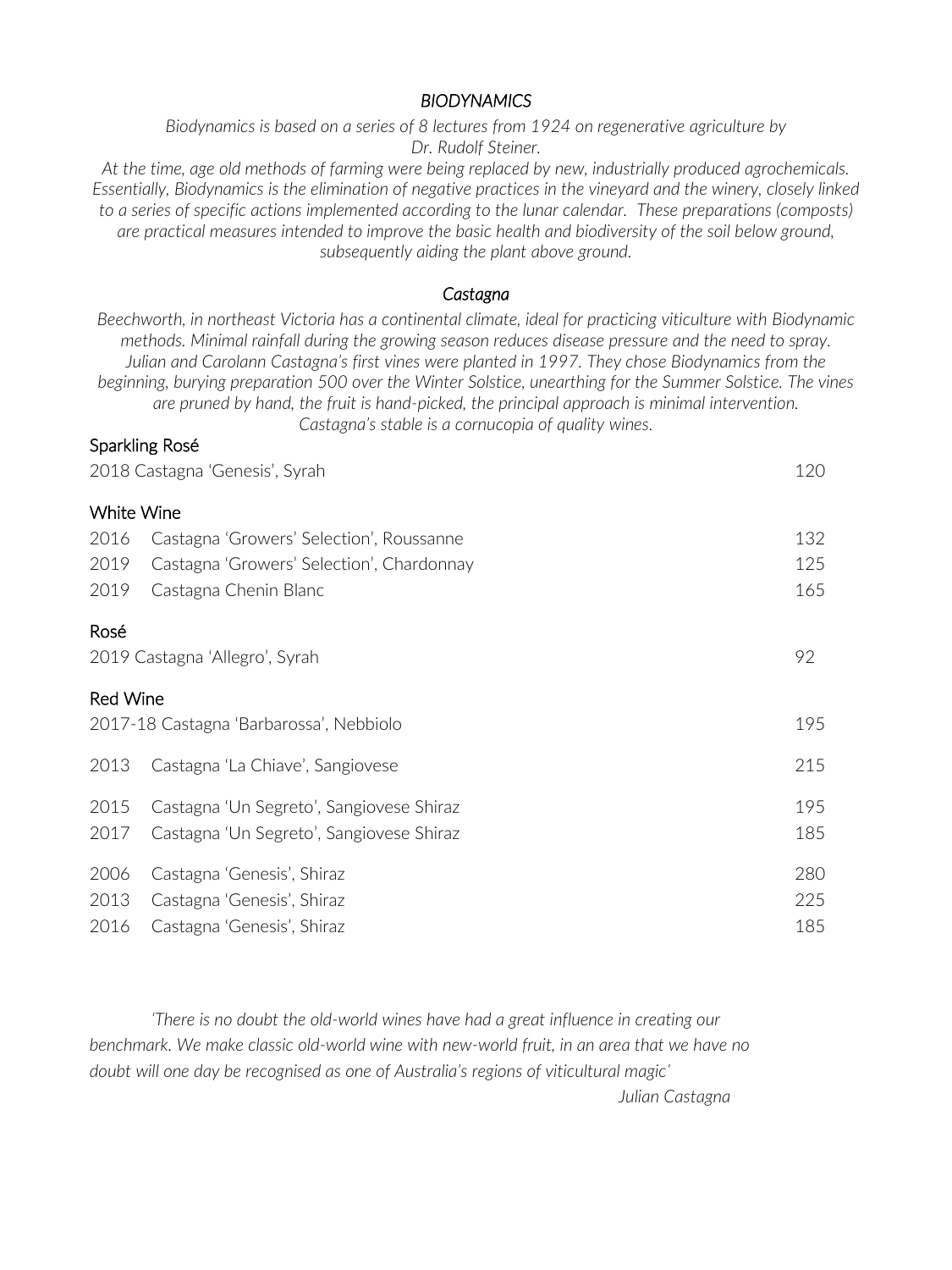## *CULLEN*

*Established by Kevin and Diana Cullen in the nascent days of Margaret River wine region in 1971. Their daughter Vanya began as a winemaker for the family in 1983, taking the reins from her mother in 1989. She introduced organic viti in 1995, by 1998 the entire parcel of vines was treated in an organic manner. They moved to stelvin closures (screw cap) in 2003, switched up to Biodynamics in 2004 and introduced the Mangan line alongside Cullen from 2006. There are approx 30ha Cullen vineyards, planted on rocky, poor soils. The 25ha of Mangan vines grow in deep, rich earth.*

*The Biodynamic calendar is broken into fruit, flower, leaf, and root days according to lunar cycles. Based in Margaret River's dress circle, Wilyabrup, the grapes for Cullen and Mangan are harvested solely on flower and fruit days.* 

*You don't need to be devout to recognise that the vineyard soil is soft and springy, alive with microflora and microfauna. The wines speak for themselves.* 

### Sauvignon Blanc blends

| 2011 Cullen Sauvignon Blanc Semillon                    | 245. |
|---------------------------------------------------------|------|
| 2011 Cullen 'Mangan Vineyard', Sauvignon Blanc Semillon | 245  |
| 2017 Cullen 'Mangan Vineyard', Sauvignon Blanc Semillon | 235  |
| 2018 Cullen 'Wilyabrup', Sauvignon Blanc                | 85   |
| 2020 Cullen 'Amber', Sauvignon Blanc Semillon           | 105  |
|                                                         |      |

### Chardonnay

| 2011 Cullen 'Kevin John'                           |      | 785. |
|----------------------------------------------------|------|------|
| 2017 Cullen 'Kevin John'                           |      | 355  |
| 2018 Cullen 'Kevin John'                           | 1.51 | 905. |
| 2019 Cullen 'Kevin John'                           | 1.51 | 780. |
| 2020 Cullen 'Kevin John - Legacy Series Fruit Day' |      | 690- |

### Red Varietals

| 2013 Cullen 'Mangan East Block', Malbec Petit Verdot | 325 |
|------------------------------------------------------|-----|
| 2014 Cullen 'Mangan East Block', Petit Verdot Malbec | 325 |
| 2016 Cullen 'Mangan East Block', Petit Verdot Malbec | 325 |

|      | Cabernet Sauvignon Blends                     |      |     |
|------|-----------------------------------------------|------|-----|
| 2010 | Cullen 'Diana Madeline', Cabernet Merlot      |      | 680 |
| 2012 | Cullen 'Diana Madeline', Cabernet Merlot      |      | 635 |
| 2013 | Cullen 'Diana Madeline', Cabernet Merlot      |      | 635 |
| 2014 | Cullen 'Diana Madeline', Cabernet Merlot      | 1.5L | 920 |
| 2016 | Cullen 'Diana Madeline', Cabernet Merlot      |      | 615 |
|      |                                               |      |     |
| 2016 | Cullen 'Vanya', Cabernet Sauvignon            |      | 924 |
| 2017 | Cullen 'Vanya', Flower Day Cabernet Sauvignon |      | 980 |
| 2017 | Cullen 'Vanya', Full Moon Cabernet Sauvignon  |      | 980 |
|      |                                               |      |     |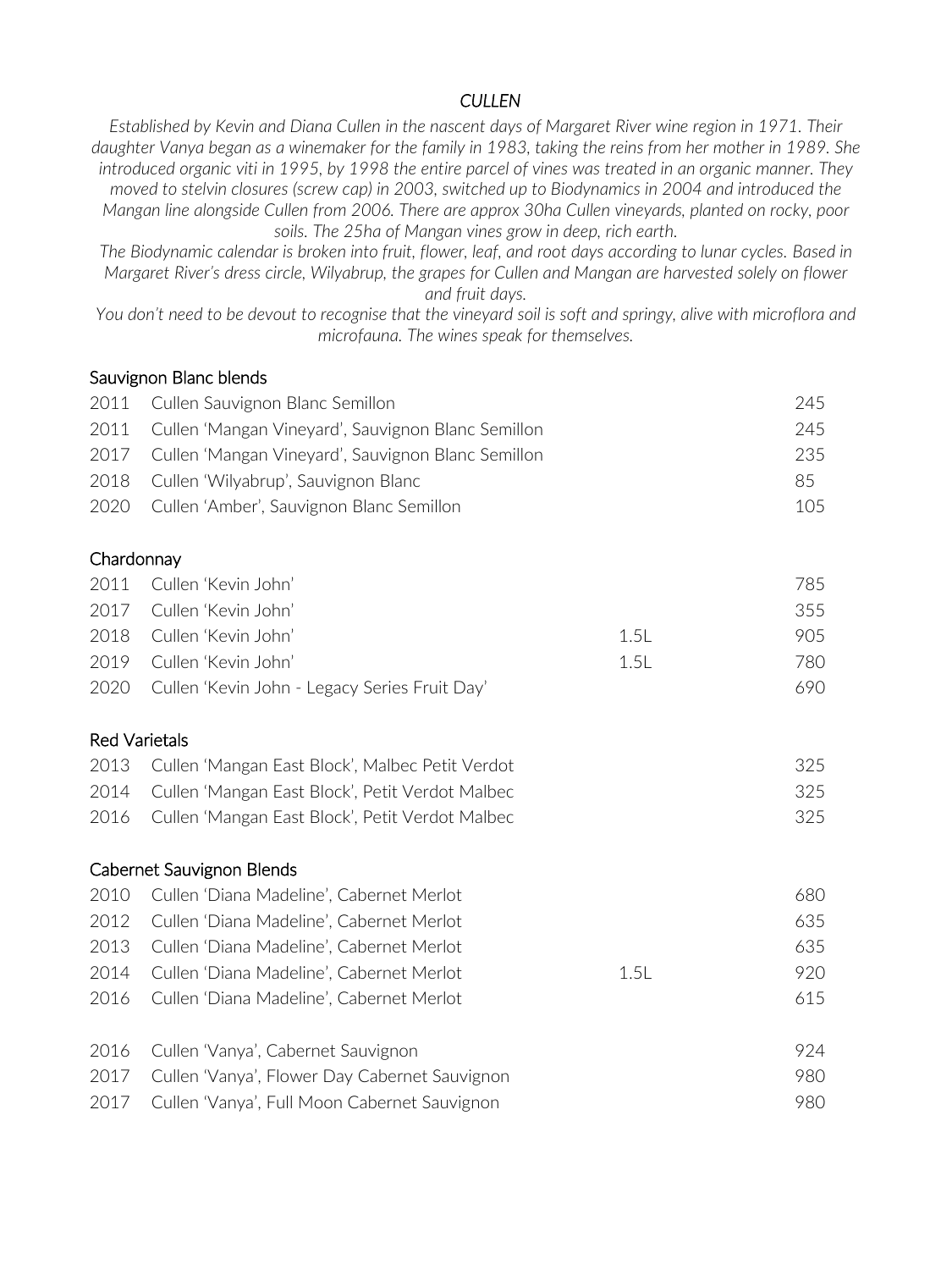# Champagne, France

|           | Rosé Champagne                                           |     |
|-----------|----------------------------------------------------------|-----|
| 2012      | Bollinger 'La Grande Année', Brut                        | 715 |
| 2008      | Charles Heidsieck Brut Millésime                         | 618 |
| <b>NV</b> | Charles Heidsieck Rosé Réserve Brut                      | 380 |
| <b>NV</b> | Egly-Ouriet 'Brut Rosé Grand Cru'                        | 730 |
| <b>NV</b> | Frederic Savart 'Bulle de Rosé', Extra Brut, Premier Cru | 415 |
| NV        | Gosset 'Grand Rosé', Extra Brut                          | 265 |
| <b>NV</b> | Jacques Selosse, Brut (B14D19)                           | 950 |
| <b>NV</b> | Paul Bara, Grand Rosé, Brut                              | 265 |
| <b>NV</b> | R. Pouillon, Brut, Premier Cru                           | 230 |
| <b>NV</b> | Ruinart, Brut Rosé                                       | 370 |

## Champagne

| <b>NV</b> | A. Bartel Brut                                                             | 180   |
|-----------|----------------------------------------------------------------------------|-------|
| <b>NV</b> | A. Levasseur 'Rue de Sorbier' Brut Nature                                  | 252   |
| 2011      | Agrapart & Fils 'Minéral', Brut Nature, Blanc de Blancs                    | 510   |
| 2012      | Agrapart & Fils 'Expérience', Brut Nature, Blanc de Blancs                 | 1,350 |
| <b>NV</b> | Agrapart & Fils 'Terroirs', Blanc de Blancs, Extra Brut (D10.20)           | 320   |
| 2002      | Bollinger 'R.D.', Extra Brut                                               | 915   |
| <b>NV</b> | Charles Heidsieck, 'Brut Réserve'                                          | 190   |
| <b>NV</b> | Charles Heidsieck, Brut Blanc de Blancs                                    | 285   |
| 2004      | Charles Heidsieck 'Blanc des Millénaires', Brut, Blanc de Blancs           | 870   |
| 2008      | Charles Heidsieck Brut Millésime                                           | 440   |
| 2012      | Charles Heidsieck Brut Millésime                                           | 370   |
| <b>NV</b> | David Leclapart 'L'Artiste', Extra Brut Premier Cru (V12)                  | 565   |
| NV        | Deutz 'Brut Classic', Champagne<br>375ml                                   | 120   |
| <b>NV</b> | Egly-Ouriet 'Les Vignes de Vrigny', Extra Brut Premier Cru (D12.18)        | 410   |
| NV.       | Egly-Ouriet 'Les Crayères', VV, Brut Grand Cru, Blanc De Noirs (D11.18)    | 1170  |
| <b>NV</b> | Egly-Ouriet 'Brut Grand Cru' (D11.18)                                      | 465   |
| 2007      | Egly Ouriet 'Brut Grand Cru Millésime' (D05.17)                            | 640   |
| 2009      | Egly-Ouriet 'Brut Grand Cru Millésime' (D10.18)                            | 810   |
| <b>NV</b> | Frederic Savart 'L'Accomplie', Brut Premier Cru (D12.18)                   | 360   |
| NV        | Frederic Savart 'Le Mont des Chrétiens', Brut Premier Cru (D12.18)         | 550   |
| 2002      | Gosset 'Celebris', Extra Brut                                              | 590   |
| 2008      | Henriot Brut 'Millésime'                                                   | 355   |
| <b>NV</b> | Jacques Selosse 'Substance', Extra Brut Grand Cru, Blanc de Blancs (D2017) | 1,600 |
| NV        | Jacques Selosse 'Substance', Extra Brut Grand Cru, Blanc de Blancs (D2018) | 1,500 |
| <b>NV</b> | Jacques Selosse 'Substance', Extra Brut Grand Cru, Blanc de Blancs (D2020) | 1,400 |
| 2002      | Jacquesson Brut Millésimé                                                  | 565   |
| 2002      | Jacquesson 'Degorgement Tardif', Brut Millésime                            | 815   |
| 2004      | Jacquesson 'Dizy Corne Bautray', Extra Brut                                | 765   |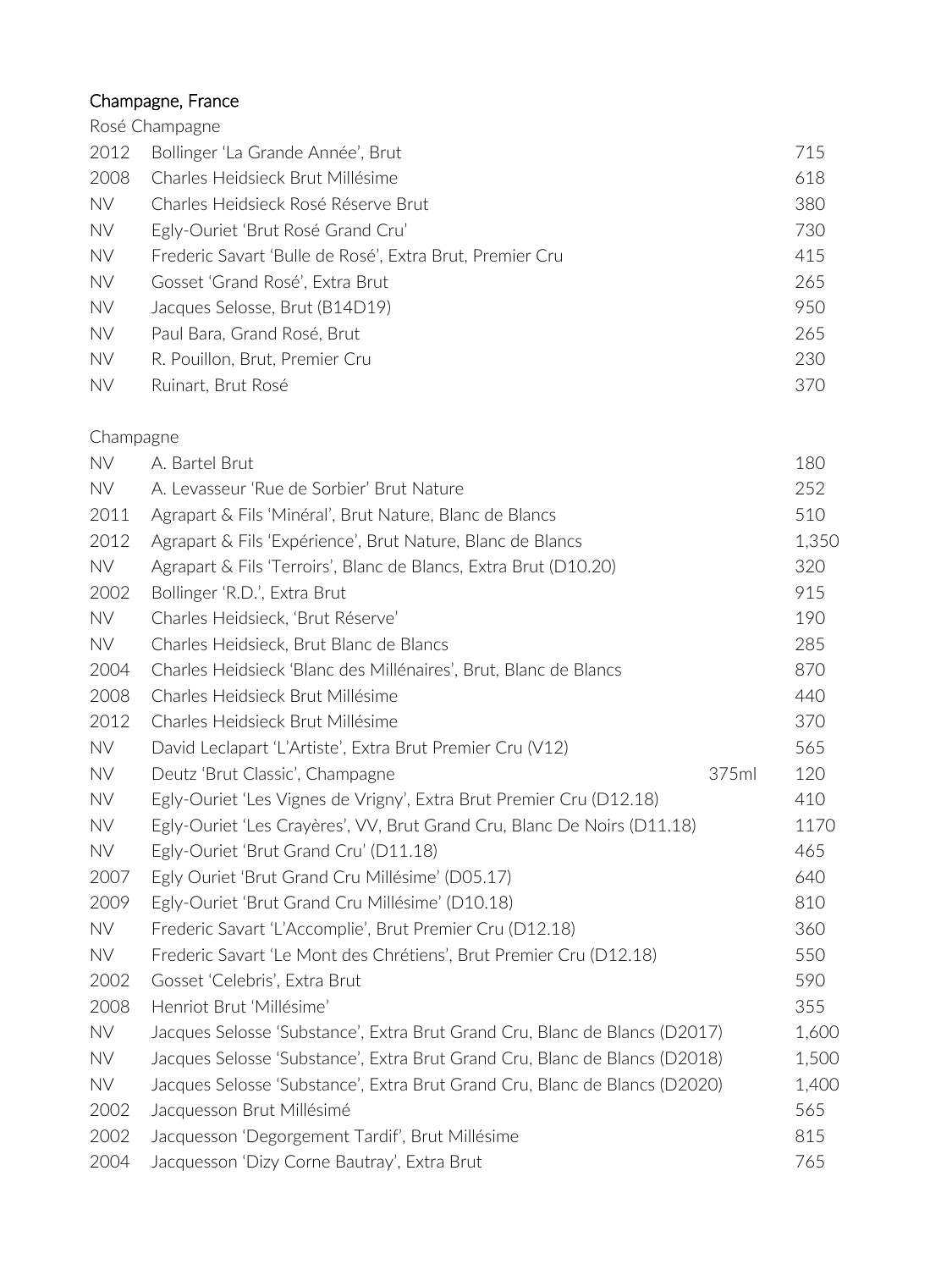| Champagne |                                                                           |       |
|-----------|---------------------------------------------------------------------------|-------|
| NV        | Jérôme Prévost La Closerie 'Les Béguines', Extra Brut, LC18 (D1020)       | 495   |
| 2004      | Krug Vintage Brut                                                         | 1065  |
| 2008      | Krug Vintage Brut                                                         | 1435  |
| MV        | Krug 'Grand Cuvée', 169eme Edition Brut                                   | 540   |
| NV.       | Louis Roederer 'Collection 242'                                           | 190   |
| 1971      | Piper-Heidsieck 'Hors-Série'                                              | 1245  |
| 2002      | Piper-Heidsieck 'Rare', Brut                                              | 788   |
| 2009      | Pol Roger 'Sir Winston Churchill', Brut                                   | 850   |
| 2014      | Roses de Jeanne 'Les Ursules', Zero Dosage, Brut Blanc de Noirs           | 465   |
| <b>NV</b> | Ruinart, Brut, Blanc de Blancs                                            | 335   |
| 2004      | Salon 'S' Le Mesnil Brut, Blanc de Blancs                                 | 1,950 |
| 2008      | Taittinger 'Comtes de Champagne', Brut, Blanc de Blancs                   | 960   |
| NV        | Taittinger 'Prelude', Grands Crus Brut                                    | 265   |
| NV        | Ulysse Collin 'Les Pierrières', Blanc de Blancs Extra Brut                | 505   |
|           | <b>Sparkling Wine</b>                                                     |       |
| Australia |                                                                           |       |
| 2015      | De Salis 'Blanc de Blancs', Orange, NSW                                   | 185   |
| 2016      | De Salis 'Lofty Cuvée', Orange, NSW                                       | 145   |
| 2015      | Ten Minutes by Tractor 'Blanc de Blancs', Mornington Peninsula, Vic (D20) | 155   |
| NV        | Arras, Blanc de Blancs, Tas                                               | 80    |
| 2004      | Arras 'E.J. Carr' Late Disgorged, Pipers River, Tas                       | 376   |
| 2017      | Sinapius, Blanc de Noirs, Pipers River, Tas                               | 145   |
| MV        | Henschke 'Johanne Ida Selma', Blanc des Noirs, Lenswood, SA               | 159   |
| 2016      | Daosa, Blanc de Blancs, Piccadilly Valley, Adelaide Hills, SA             | 205   |
| 2019      | Idée Fixe, Blanc de Blancs, Premier Brut, Margaret River, WA              | 120   |
|           | Sparkling Rosé                                                            |       |
| 2014      | Courabyra '805' Rosé, Tumbarumba, NSW                                     | 145   |
| 2013      | Yarrabank Rosé, Yarra Valley, Vic                                         | 118   |
| 2015      | Apogee 'Deluxe Vintage' Rosé, Pipers River, Tas                           | 156   |
| 2008      | Arras Rosé, Pipers River, Tas                                             | 210   |
| NV.       | Clover Hill Rosé, Pipers River, Tas                                       | 96    |
| 2019      | Idée Fixe Brut Rosé, Margaret River, WA                                   | 114   |
|           | Sparkling Shiraz                                                          |       |
| 1995      | Rockford 'Black Shiraz', Sparkling Shiraz, Barossa Valley, SA (D16)       | 465   |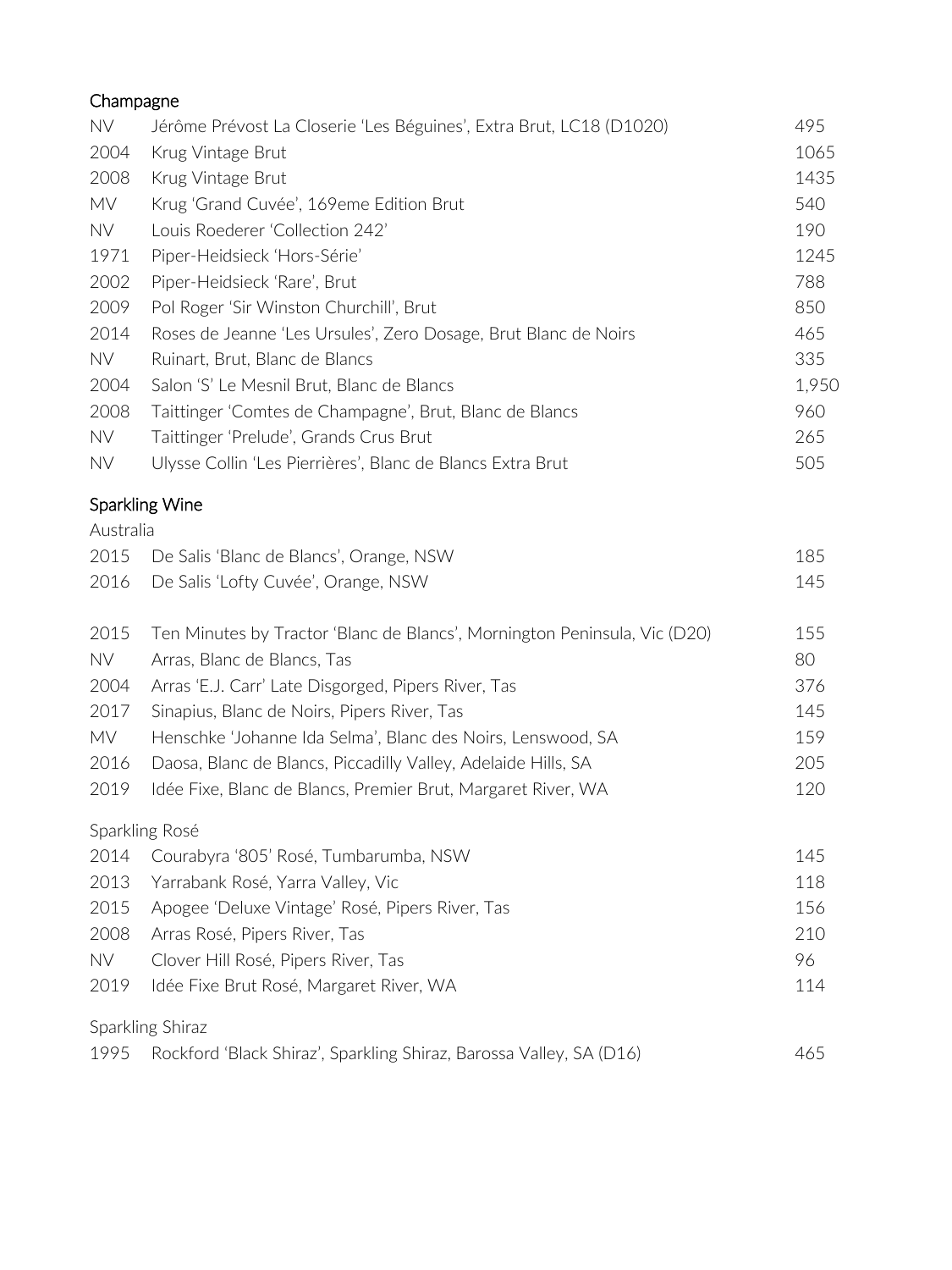# Riesling

| 2018 | Bloodwood, Orange, NSW                                                        |                 | 90  |
|------|-------------------------------------------------------------------------------|-----------------|-----|
| 2017 | Nick O'Leary, Canberra District                                               |                 | 65  |
| 2008 | Crawford River 'Reserve', Henty, Vic                                          |                 | 245 |
| 2013 | Crawford River 'Museum Release', Henty, Vic                                   |                 | 196 |
| 2021 | Crawford River 'Young Vines', Henty, Vic                                      |                 | 92  |
| 2019 | Hochkirch, Henty, Vic                                                         |                 | 92  |
| 2019 | Garden of Earthly Delights, Heathcote, Vic                                    |                 | 90  |
| 2005 | Jasper Hill 'Georgia's Paddock', Heathcote, Vic                               |                 | 270 |
| 2019 | Lyons Will Estate, Macedon Ranges, Vic                                        |                 | 94  |
| 2019 | Paradigm Hill, Mornington Peninsula, Vic                                      |                 | 85  |
| 2020 | Rockford 'Vine Vale', Barossa Valley, SA                                      |                 | 155 |
| 2019 | Rieslingfreak 'No. 8', Clare Valley, SA (off dry)                             |                 | 88  |
| 2021 | Grosset 'Springvale', Clare Valley, SA                                        |                 | 145 |
| 1999 | Leo Buring 'Special Release', Clare Valley, SA                                |                 | 265 |
| 2002 | Petaluma 'Hanlin Hill', Clare Valley, SA                                      |                 | 285 |
| 2002 | Penfolds 'Reserve Bin', Eden Valley, SA                                       |                 | 245 |
| 2010 | Pewsey Vale 'The Contours', Eden Valley, SA                                   |                 | 140 |
| 2017 | Ruggabellus 'Quomodo', Eden Valley, SA                                        |                 | 145 |
| 2020 | Woods Crampton, Eden Valley, SA                                               |                 | 75  |
| 2009 | Frankland Estate 'Isolation Ridge', Frankland River, Great Southern, WA       |                 | 172 |
| 2011 | Frankland Estate 'Isolation Ridge', Frankland River, Great Southern, WA       |                 | 186 |
| 2016 | Frankland Estate 'Isolation Ridge', Frankland River, Great Southern, WA       |                 | 135 |
| 2017 | Frankland Estate 'Poison Hill', Frankland River, Great Southern, WA           |                 | 120 |
| 2019 | Pooley 'Margaret Pooley Tribute', Coal River Valley, Tas                      |                 | 145 |
| 2020 | Framingham 'F-Series' Old Vine, Marlborough, NZ                               |                 | 125 |
| 2017 | Domaine Marcel Deiss 'Ribeauville', Riesling Sylvaner Pinot Blanc, Alsace, FR |                 | 175 |
| 2015 | Von Buhl 'Deidesheimer Herrgottsacker', Pfalz, Germany                        | Trocken         | 215 |
| 2019 | Immich-Batterieberg 'Enkircher Batterieberg', Mosel, GermanyTrocken           |                 | 285 |
| 2020 | Wagner Stempel, Rheinhessen, Germany                                          | Trocken         | 105 |
| 2017 | Gunderloch Pettenthal Rheinhessen, Germany                                    | Grosses Gewächs | 275 |
| 2017 | Gunderloch Rothenberg Rheinhessen, Germany                                    | Grosses Gewächs | 350 |
| 2018 | Egon Müller 'Wiltinger braune Kupp', Mosel, Germany                           | Kabinett        | 285 |
| 2020 | Dönnhoff 'Oberhäuser Leistenberg', Nahe, Germany                              | Kabinett        | 135 |
| 2019 | Bründlmayer 'Ried Heiligenstein Lyra', Kamptal, Austria                       | OTW Erste Lage  | 280 |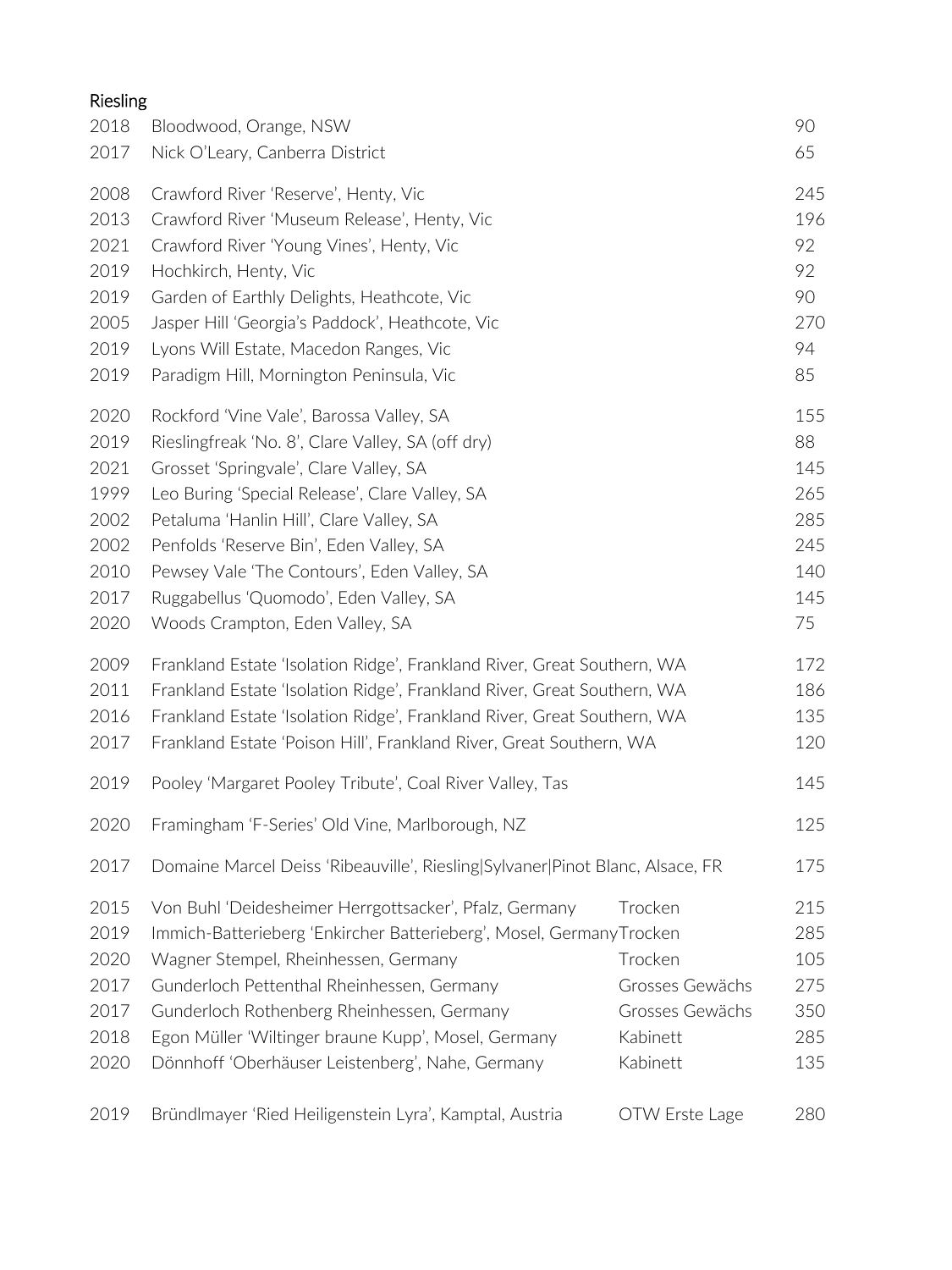| Semillon |                                                                        |     |
|----------|------------------------------------------------------------------------|-----|
| 2021     | Breaking Ground by Margan, Broke Fordwich, Hunter Valley, NSW          | 82  |
| 2018     | Briar Ridge Vineyard, Hunter Valley, NSW                               | 82  |
| 2014     | Brokenwood 'ILR', Hunter Valley, NSW                                   | 265 |
| 2015     | Margan 'White Label Aged Semillon', Hunter Valley, NSW                 | 116 |
| 1998     | Mount Pleasant 'Lovedale', Hunter Valley, NSW                          | 245 |
| 2014     | Mount Pleasant 'Lovedale', Hunter Valley, NSW                          | 175 |
| 2021     | Scarborough 'Green Label', Hunter Valley, NSW                          | 55  |
| 2018     | Silkman 'Reserve', Hunter Valley, NSW                                  | 110 |
| 2014     | Thomas Wines 'Braemore', Hunter Valley, NSW                            | 165 |
| 2020     | Thomas Wines 'Like a Version' (Skin Contact), Hunter Valley, NSW       | 95  |
| 2021     | Thomas Wines 'Braemore', Hunter Valley, NSW                            | 95  |
| 2007     | Tyrrell's 'Vat 1', Hunter Valley, NSW                                  | 320 |
| 2008     | Tyrrell's 'Vat 1', Hunter Valley, NSW                                  | 310 |
| 2009     | Tyrrell's 'Vat 1', Hunter Valley, NSW                                  | 310 |
| 2016     | Tyrrell's 'Vat 1', Hunter Valley, NSW                                  | 180 |
| 2019     | Rockford 'Local Growers', Barossa Valley, SA                           | 94  |
| 2018     | Ruggabellus 'Sallio', Semillon Muscat (Skin Contact) Eden Valley, SA   | 105 |
| 2018     | Ruggabellus 'Solumodo', Eden Valley, SA                                | 190 |
|          | Sauvignon Blanc and Blends                                             |     |
|          | 2021 Gilbert Sauvignon Blanc, Orange, NSW                              | 60  |
| 2013     | Mount Mary 'Triolet', Sauvignon Blanc Blend, Yarra Valley, Vic         | 260 |
| 2017     | Mount Mary 'Triolet', Sauvignon Blanc Blend, Yarra Valley, Vic         | 240 |
| 2018     | Mount Mary 'Triolet', Sauvignon Blanc Blend, Yarra Valley, Vic         | 270 |
| 2020     | Stefano Lubiana Sauvignon Blanc, Derwent Valley, Tas                   | 90  |
| 2018     | Terre à Terre 'Crayères', Sauvignon Blanc, Wrattonbully, SA            | 88  |
| 2011     | Cullen Sauvignon Blanc Semillon, Margaret River, WA                    | 245 |
| 2011     | Cullen 'Mangan Vineyard', Sauvignon Blanc Semillon, Margaret River, WA | 245 |
| 2017     | Cullen 'Mangan Vineyard', Sauvignon Blanc Semillon, Margaret River, WA | 235 |
| 2018     | Cullen 'Wilyabrup', Sauvignon Blanc, Margaret River, WA                | 85  |
| 2020     | Cullen 'Amber', Sauvignon Blanc Semillon, Margaret River, WA           | 105 |
| 2017     | William Fevre, Saint-Bris, Burgundy, FR                                | 94  |
| 2020     | Daniel Crochet Sancerre, Loire Valley, FR                              | 132 |
|          | Pinot Grigio   Pinot Gris                                              |     |
| 2020     | Haddow & Dineen 'Grain of Truth', Tas                                  | 125 |
| 2021     | Montalto 'Estate', Mornington Peninsula, Vic                           | 105 |
| 2020     | Pyramid Valley 'Orange', Pinot Gris blend, North Canterbury, NZ        | 165 |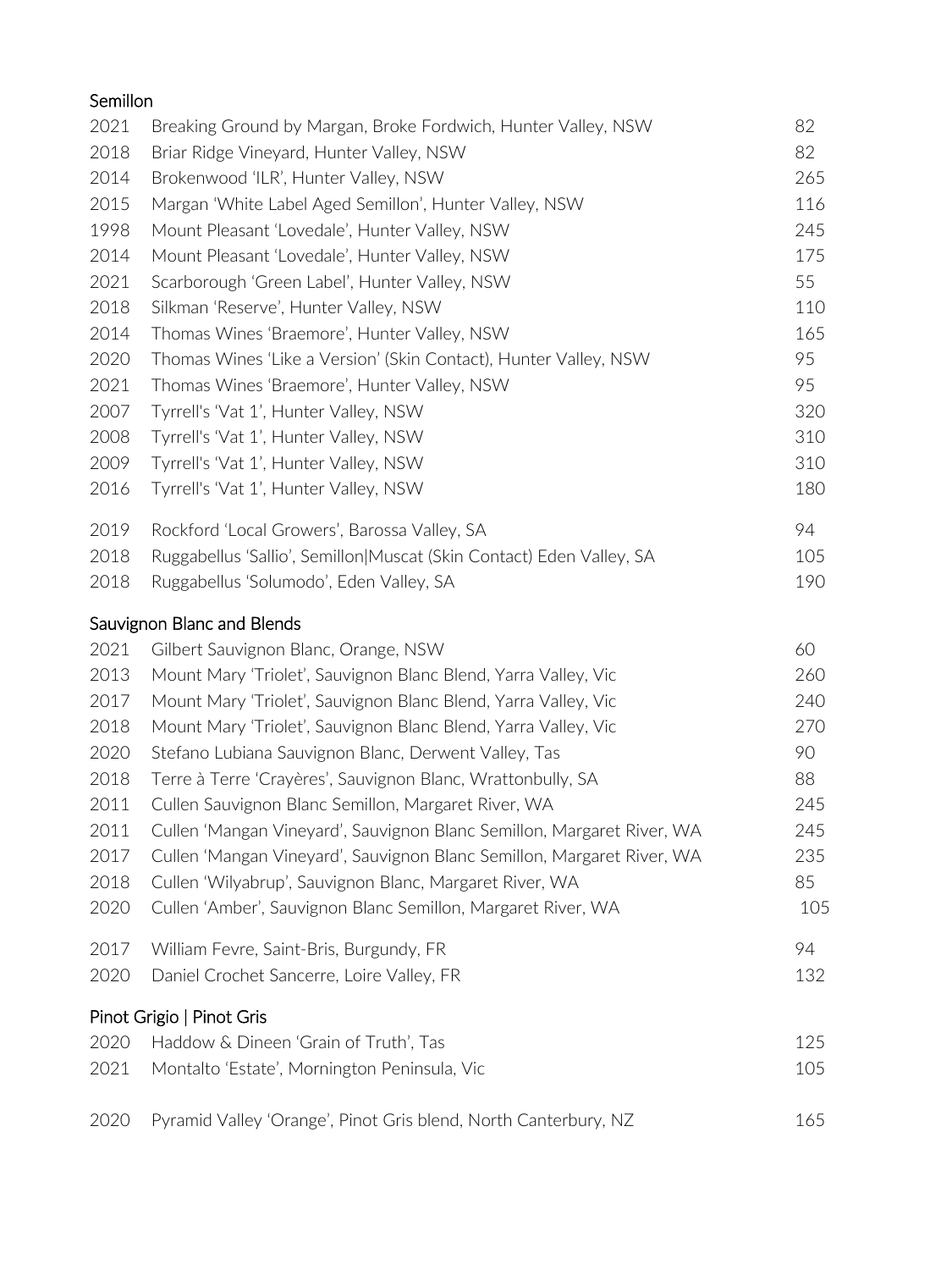# Weird and Wonderful White Varietals

| 2021 | Albarino, Margan 'Ceres Hill Single Vineyard', Hunter Valley, NSW              | 68  |
|------|--------------------------------------------------------------------------------|-----|
| 2020 | Arneis, Adelina 'Eternal Return', Clare Valley, SA                             | 65  |
| 2021 | Fiano, Lo Stesso, Heathcote, Vic                                               | 72  |
| 2018 | Gewürztraminer, Apis, Henty, Vic                                               | 68  |
| 2017 | Sylvaner Gewürztraminer, Thick as Thieves 'Left Field Blend', King Valley, Vic | 79  |
| 2021 | Grenache Blanc, Thistledown 'Gorgeous Grenache', McLaren Vale, SA              | 75  |
| 2018 | Gruner Veltliner, Bernhard OTT 'Fass 4', Wagram, Austria                       | 120 |
| 2019 | Gruner Veltliner, Lark Hill, Canberra District                                 | 115 |
| 2020 | Gruner Veltliner, Mount Macleod, Gippsland, Vic                                | 60  |
| 2019 | Marsanne   Roussanne, Yeringberg, Yarra Valley, Vic                            | 185 |
| 2019 | Marsanne   Roussanne, Marli Russell by Mount Mary, Yarra Valley, Vic           | 160 |
| 2019 | Muscat, Cock's Foot by Tripe.Iscariot 'Madrigal', Margaret River, WA           | 80  |
| 2020 | Muscat Gewürztraminer, La Petite Mort 'Gentil' 'Qvevri', Granite Belt, QLD     | 85  |
| 2018 | Pinot Blanc, Clarence House, Tas                                               | 83  |
| 2019 | Pinot Blanc, Ziereisen 'Weisser Burgunder', Baden, Germany                     | 96  |
| 2016 | Roussanne, Castagna 'Grower's Selection', Beechworth, Vic                      | 132 |
| 2020 | Roussanne, Michael Hall, Adelaide Hills, SA                                    | 116 |
| 2018 | Silvaner, Wagner Stempel 'Gutswein', Rheinhessen, Germany                      | 102 |
| 2019 | Vermentino, Wines By KT, Clare Valley, SA                                      | 77  |
| 2020 | Vermentino, Seppeltsfield, Barossa Valley, SA                                  | 70  |
| 2017 | Viognier, Inkwell 'Blonde on Blonde', McLaren Vale, SA                         | 72  |
| 2020 | Viognier, Tim Smith, Barossa Valley, SA                                        | 70  |
| 2016 | Viognier, Vinea Marson, Heathcote, Vic                                         | 88  |
| 2017 | Viognier, Yalumba 'The Virgilius', Eden Valley, SA                             | 130 |
| 2017 | Viognier, Yeringberg, Yarra Valley, Vic                                        | 125 |
| 2018 | Viognier, Yeringberg, Yarra Valley, Vic                                        | 118 |
| 2019 | Viognier Marsanne Roussanne, La Petite Mort 'Qvevri', Granite Belt, QLD        | 85  |
| 2012 | Viognier, R. Rostaing "La Bonnette', Condrieu, Rhône Valley, FR                | 345 |
| 2013 | Viognier, R. Rostaing "La Bonnette', Condrieu, Rhône Valley, FR                | 345 |
| 2015 | Viognier, R. Rostaing "La Bonnette', Condrieu, Rhône Valley, FR                | 360 |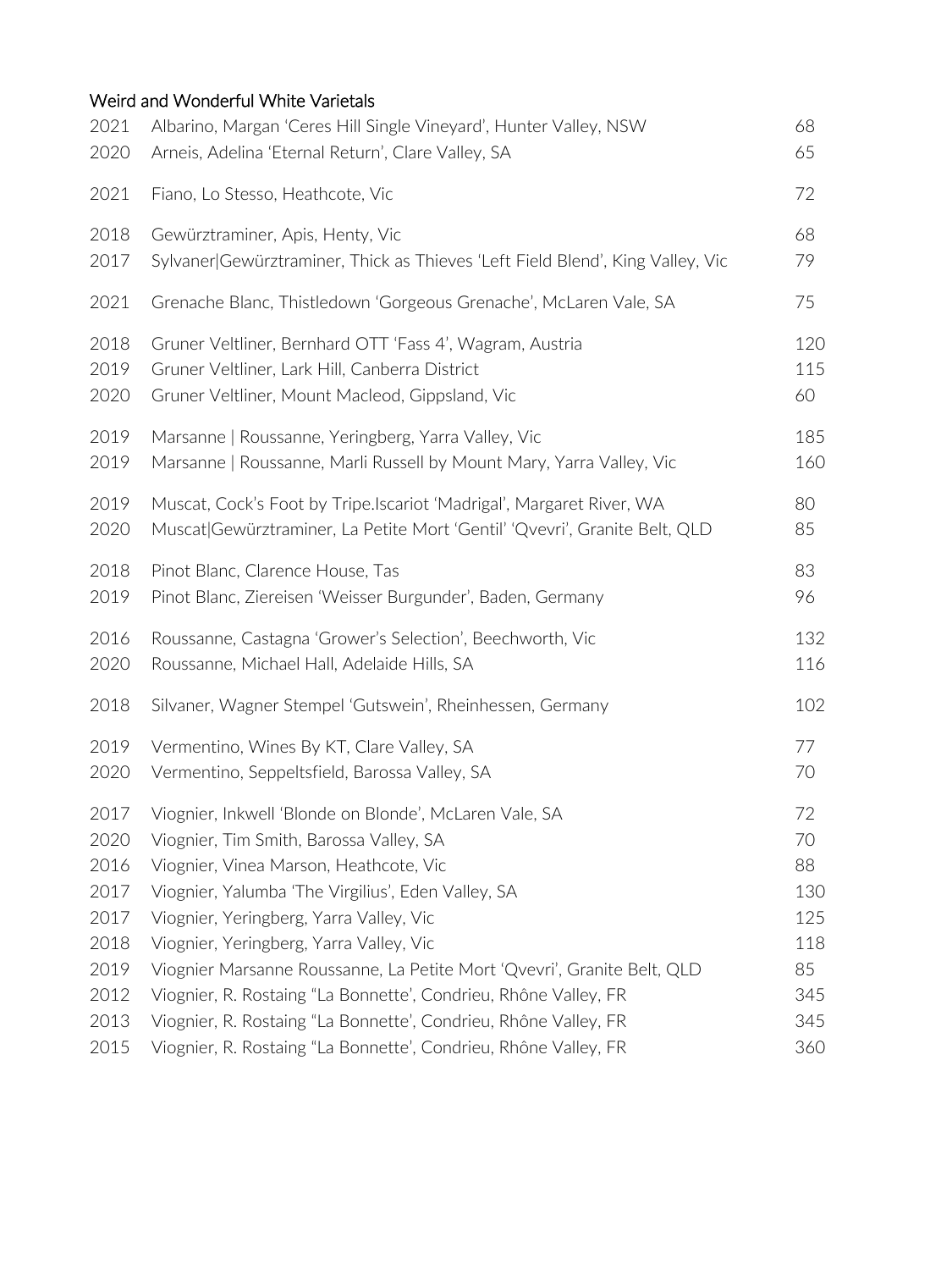# Chardonnay

| 2019 | La Petite Mort, Granite Belt, QLD                               | 85  |
|------|-----------------------------------------------------------------|-----|
| 2018 | Bloodwood 'Schubert', Orange, NSW                               | 105 |
| 2021 | Philip Shaw 'No. 11', Orange, NSW                               | 95  |
| 2018 | Harkham Wine 'Aziza's', Hunter Valley, NSW                      | 90  |
| 2019 | Lake's Folly, Hunter Valley, NSW                                | 240 |
| 2017 | Silkman 'Reserve', Hunter Valley, NSW                           | 155 |
| 2009 | Tyrrell's 'Vat 47', Hunter Valley, NSW                          | 255 |
| 2018 | Tyrrell's 'Vat 47', Hunter Valley, NSW                          | 155 |
| 2019 | Tyrrell's 'HVD', Hunter Valley, NSW                             | 170 |
| 2021 | Usher Tinkler 'Reserve', Hunter Valley, NSW                     | 110 |
| 2018 | Lark Hill, Canberra District                                    | 155 |
| 2002 | Eastern Peake, Ballarat, Vic                                    | 210 |
| 2006 | Eastern Peake 'Intrinsic', Ballarat, Vic                        | 230 |
| 2016 | Giaconda 'Estate', Beechworth, Vic                              | 370 |
| 2019 | Castagna 'Growers' Selection', Beechworth, Vic                  | 125 |
| 2019 | Sorrenberg, Beechworth, Vic                                     | 190 |
| 2018 | Bass Phillip 'Estate', Gippsland, Vic                           | 180 |
| 2016 | Bass Phillip 'Premium', Gippsland, Vic                          | 290 |
| 2020 | Patrick Sullivan 'Ada River', Gippsland, Vic                    | 155 |
| 2020 | Patrick Sullivan 'Bull Swamp', Gippsland, Vic                   | 155 |
| 2018 | By Farr 'GC - Côte Vineyard', Geelong, Vic                      | 265 |
| 2019 | Jackson Brooke, Henty, Vic                                      | 90  |
| 2020 | Tarrington, Henty, Vic                                          | 125 |
| 2019 | Bindi 'Kostas Rind', Macedon Ranges, Vic                        | 160 |
| 2019 | Bindi 'Quartz', Macedon Ranges, Vic                             | 225 |
| 2019 | Garden of Earthly Delights, Macedon Ranges, Vic                 | 112 |
| 2019 | Joshua Cooper 'Captains Creek Vineyard', Macedon Ranges, Vic    | 235 |
| 2019 | Joshua Cooper 'Cope-Williams Vineyard', Macedon Ranges, Vic     | 235 |
| 2019 | Joshua Cooper 'The Old Port Righ Vineyard', Macedon Ranges, Vic | 235 |
| 2019 | Little Reddie 'Single Year Release', Macedon Ranges, Vic        | 97  |
| 2018 | Lyons Will Estate, Macedon Ranges, Vic                          | 102 |
| 2019 | Wilimee Wines, Macedon Ranges, Vic                              | 118 |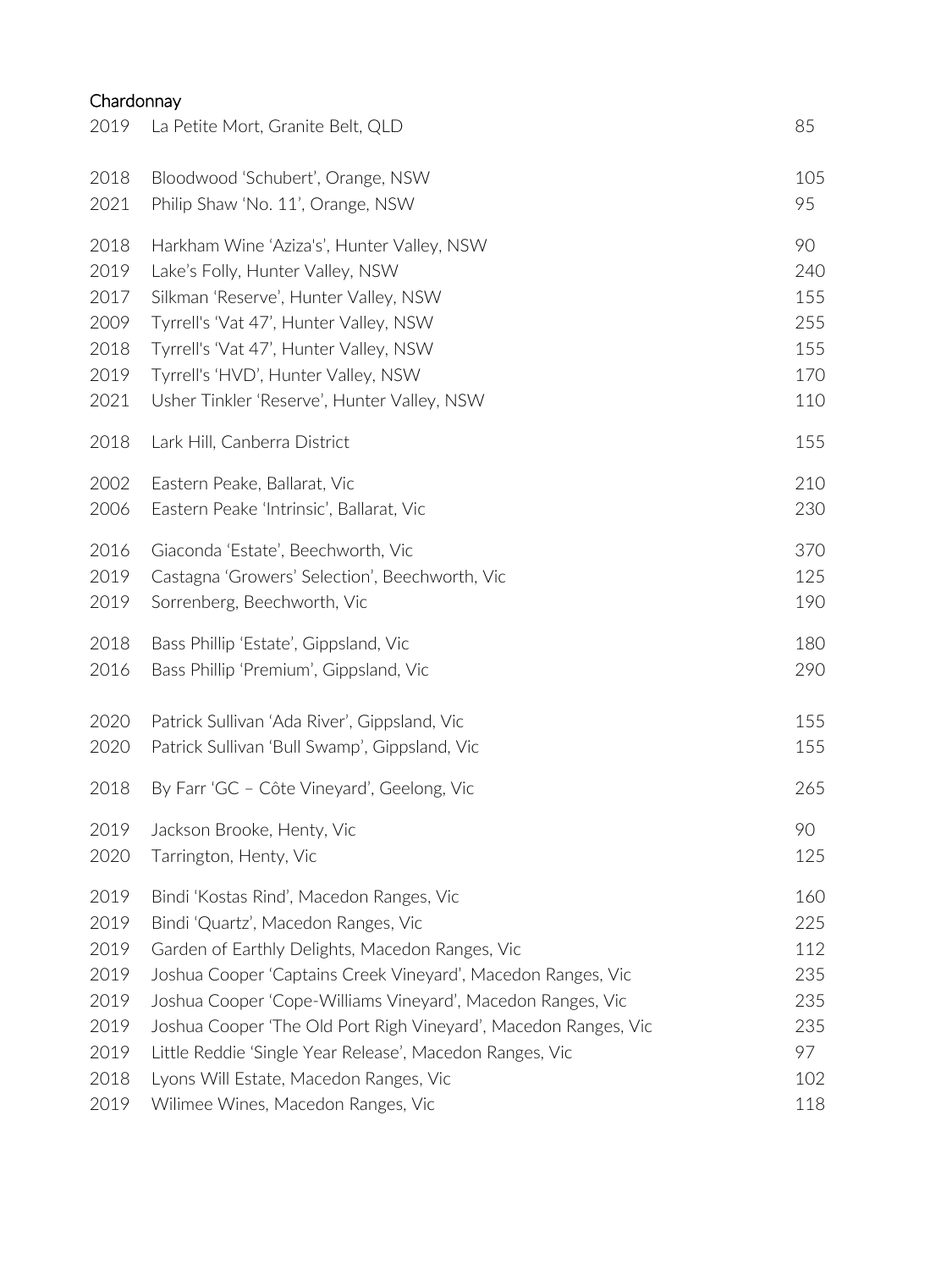| Chardonnay |                                                                 |      |     |
|------------|-----------------------------------------------------------------|------|-----|
| 2012       | Montalto Estate, Mornington Peninsula, Vic                      |      | 165 |
| 2016       | Moorooduc Estate 'Robinson Vineyard', Mornington Peninsula, Vic |      | 155 |
| 2016       | Ocean Eight 'Grande', Mornington Peninsula, Vic                 |      | 164 |
| 2020       | Stonier Mornington Peninsula, Vic                               |      | 95  |
| 2016       | Ten Minutes by Tractor 'Judd', Mornington Peninsula, Vic        |      | 235 |
| 2018       | Bicknell FC 'Applecross', Yarra Valley, Vic                     |      | 95  |
| 2018       | Giant Steps 'Sexton Vineyard', Yarra Valley, Vic                | 1.5L | 290 |
| 2019       | Giant Steps 'Ocarina', Yarra Valley, Vic                        |      | 174 |
| 2017       | Levantine Hill 'Katherine's Paddock', Yarra Valley, Vic         |      | 270 |
| 2017       | Mac Forbes 'Hoddles Creek', Yarra Valley, Vic                   |      | 205 |
| 2018       | Mount Mary, Yarra Valley, Vic                                   |      | 250 |
| 2018       | Oakridge 'Henk Vineyard', Yarra Valley, Vic                     |      | 182 |
| 2020       | Salo, Yarra Valley, Vic                                         |      | 118 |
| 2020       | Thick as Thieves 'Another Bloody Chardonnay', Yarra Valley, Vic |      | 90  |
| 2018       | Wantirna Estate 'Isabella', Yarra Valley, Vic                   |      | 220 |
| 2019       | Wantirna Estate 'Isabella', Yarra Valley, Vic                   |      | 210 |
| 2018       | Yeringberg, Yarra Valley, Vic                                   |      | 165 |
| 2018       | Domaine Simha 'Rao', Derwent Valley, Tas                        |      | 180 |
| 2020       | Pooley 'Butcher's Hill' Single Vineyard, Coal River Valley, Tas |      | 190 |
| 2020       | Pooley 'Cooinda Vale' Single Vineyard, Coal River Valley, Tas   |      | 190 |
| 2012       | Tolpuddle, Coal River Valley, Tas                               |      | 260 |
| 2013       | Tolpuddle, Coal River Valley, Tas                               |      | 250 |
| 2018       | Shaw + Smith 'Lenswood Vineyard', Adelaide Hills, SA            |      | 205 |
| 2012       | Shaw + Smith 'M3', Adelaide Hills, SA                           |      | 192 |
| 2016       | Tapanappa 'Tiers 1.5m', Piccadilly Valley, Adelaide Hills, SA   |      | 180 |
| 2018       | Cloudburst, Margaret River, WA                                  |      | 365 |
| 2011       | Cullen 'Kevin John', Margaret River, WA                         |      | 785 |
| 2017       | Cullen 'Kevin John', Margaret River, WA                         |      | 355 |
| 2018       | Cullen 'Kevin John', Margaret River, WA                         | 1.5L | 980 |
| 2019       | Cullen 'Kevin John', Margaret River, WA                         | 1.5L | 780 |
| 2020       | Cullen 'Kevin John Legacy Series Fruit Day', Margaret River, WA |      | 690 |
| 2000       | Leeuwin Estate 'Art Series', Margaret River, WA                 |      | 715 |
| 2011       | Leeuwin Estate 'Art Series', Margaret River, WA                 |      | 485 |
| 2018       | Vasse Felix 'Heytesbury', Margaret River, WA                    |      | 251 |
| 2019       | Voyager 'Broadvale Block 6', Margaret River, WA                 |      | 132 |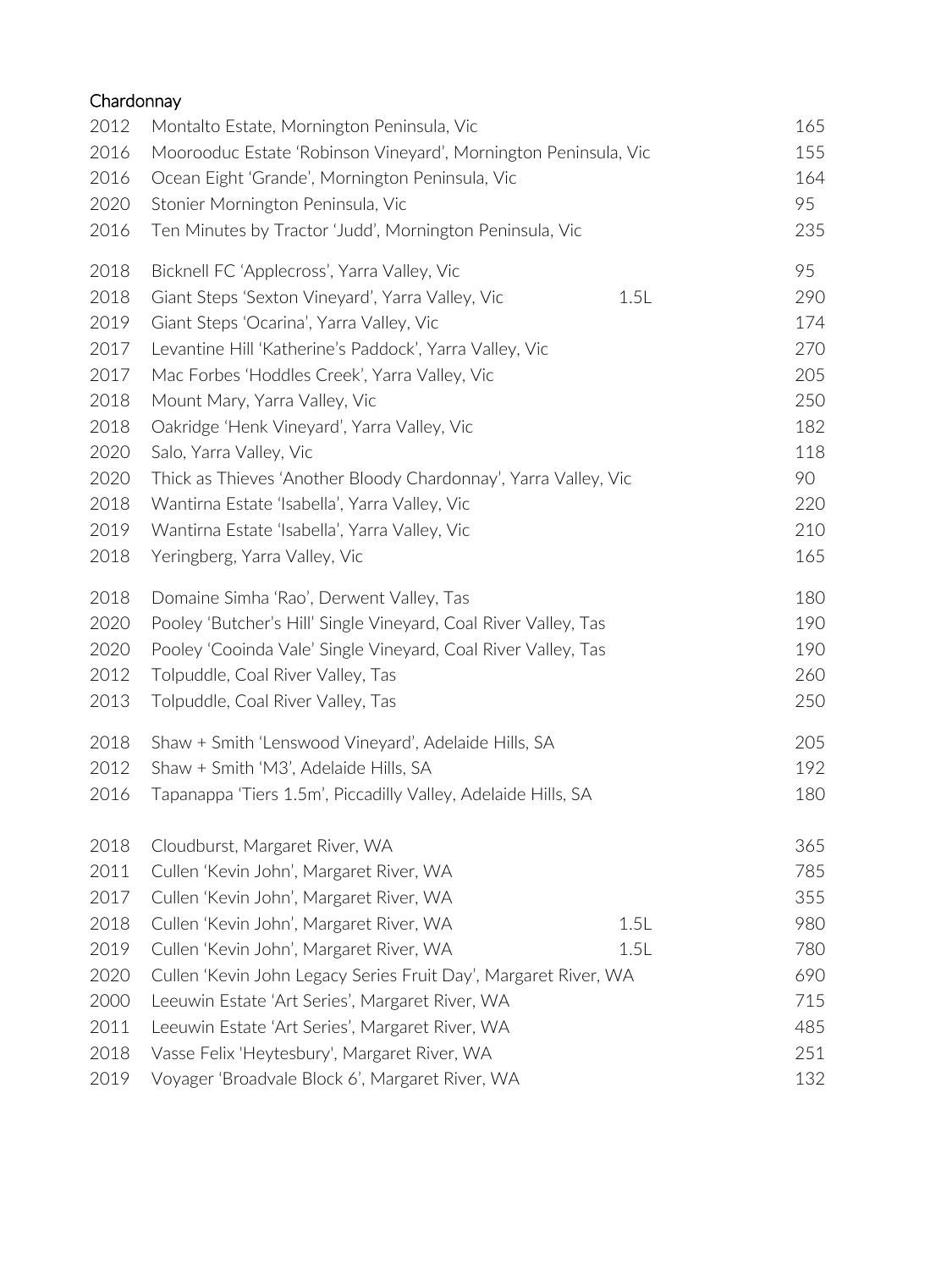| Chardonnay          |                                                                               |                  |     |
|---------------------|-------------------------------------------------------------------------------|------------------|-----|
| 2021                | Kumeu River 'Estate', Kumeu, NZ                                               |                  | 105 |
| 2005                | Craggy Range 'Les Beaux Cailloux', Gimblett Gravels, Hawke's Bay, NZ          |                  | 400 |
| 2017                | Bell Hill, Canterbury, NZ                                                     |                  | 410 |
| 2018                | Pegasus Bay, Waipara Valley, Canterbury, NZ                                   |                  | 235 |
| 2019                | Pyramid Valley, North Canterbury, NZ                                          |                  | 190 |
| 2020                | Felton Road 'Block 2', Central Otago, NZ                                      |                  | 185 |
| 2019                | Ridge Estate 'Monte Bello Estate Vineyard', Santa Cruz, California, USA       |                  | 420 |
| 2020                | Bernard Defaix, Chablis, Burgundy, FR                                         |                  | 155 |
| 2020                | Christian Moreau Petit Chablis, Burgundy, FR                                  |                  | 108 |
| 2020                | Daniel Dampt 'Cote de Lechet', Chablis, Burgundy, FR                          | 1er Cru          | 185 |
| 2019                | Guilhem et Jean Hugues Goisot 'Faucertaine', Chablis, Burgundy, FR            |                  | 192 |
| 2018                | Joseph Drouhin 'Les Clos', Chablis, Burgundy, FR                              | Grand Cru        | 530 |
| 2018                | Joseph Drouhin 'Les Preuses', Chablis, Burgundy, FR                           | <b>Grand Cru</b> | 460 |
| 2018                | Joseph Drouhin 'Bougros', Chablis, Burgundy, FR                               | Grand Cru        | 495 |
| 2016                | William Fèvre 'Bougros', Chablis, Burgundy, FR                                | Grand Cru        | 380 |
| 2014                | Charton et Trebuchet 'Les Genevrières', Meursault, Burgundy, 1er Cru          |                  | 840 |
| 2018                | Joseph Drouhin, Meursault, Burgundy, FR                                       |                  | 335 |
| 2018                | Vincent Girardin 'Les Genevrières', Meursault, Burgundy,                      | 1er Cru          | 550 |
| 2018                | Guilhem et Jean Hugues Goisot 'Corps de Garde', Bourgogne Côtes d'Auxerre, FR |                  | 148 |
| 2019                | Hubert Lamy 'La Princée', Saint-Aubin, Burgundy, FR                           |                  | 318 |
| 2019                | Hubert Lamy 'Les Frionnes', Saint-Aubin, Burgundy, FR                         | 1er Cru          | 345 |
| <b>Chenin Blanc</b> |                                                                               |                  |     |
| 2019                | Castagna, Beechworth, Vic                                                     |                  | 165 |
| 2019                | Corymbia, Swan Valley, WA                                                     |                  | 75  |
| 2017                | Flametree, Margaret River, WA                                                 |                  | 68  |
| 2020                | L.A.S. Vino 'CBDB', Margaret River, WA                                        |                  | 170 |
| 2020                | Tripe.Iscariot 'Absolution', Karridale, Margaret River, WA                    |                  | 80  |
| 2020                | Wines of Merritt 'Single Vineyard', Wilyabrup, Margaret River, WA             |                  | 108 |
| 2020                | Millton 'Te Arai', Gisborne, NZ                                               |                  | 85  |
| 2020                | Millton 'Libiamo Amphora', Gisborne, NZ                                       |                  | 112 |
| 1981                | Huet 'Clos du Bourg', Vouvray Demi-Sec, Loire Valley, FR                      | 375ml            | 715 |
| 2009                | Huet 'Le Mont', Vouvray Moelleux, Loire Valley, FR                            |                  | 420 |
| 2011                | Nicolas Joly 'Clos de la Coulée de Serrant', Savennières, Loire Valley, FR    |                  | 640 |
|                     |                                                                               |                  |     |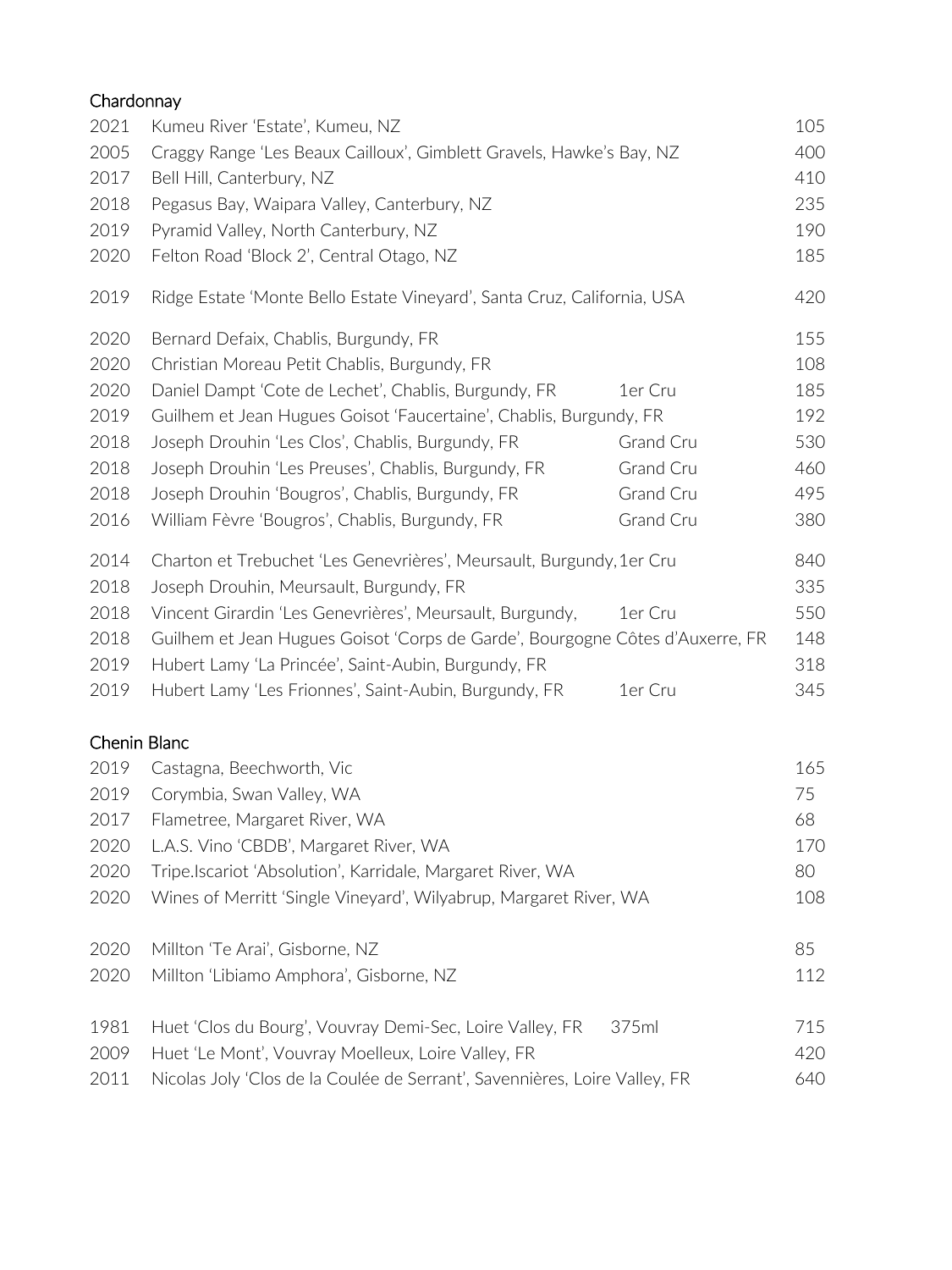| Rosé |                                                                               |    |
|------|-------------------------------------------------------------------------------|----|
| 2019 | Castagna 'Allegro', Beechworth, Vic                                           | 92 |
| 2021 | 10X by Ten Minutes by Tractor, Mornington Peninsula, Vic                      | 88 |
| 2021 | Dhillon by Bindi 'Col Mountain Vineyard', Heathcote, Vic                      | 95 |
| 2021 | Margan 'Rose and Bramble, Single Vineyard' Broke Fordwich, Hunter Valley, NSW | 88 |
| 2021 | Spinifex, Barossa Valley, SA                                                  | 68 |
| 2021 | Nocturne, Margaret River, WA                                                  | 86 |
| 2020 | By.OTT Côtes de Provence, FR                                                  | 95 |

*New school producers take a leaf from old school. Winemakers began revisiting this method a few years ago. Today, producers around the world are happy to use ceramic eggs alongside wood, stainless steel, cement and more.* 

*Skin contact aka, orange wine, is white wine grapes vinified in a similar manner to red wine grapes. As a rule, white berries are generally more fragile than red berries, a level of care is needed.* 

*Skin contact can turn up the volume of the varietal.* 

*Amphora, essentially clay jars used to ferment and or age wine. An ancient tradition recognised as providing a pure expression of grape and place, rather than artifact.* 

## Skin Contact and Amphora

| 2020 | Semillon, Andrew Thomas 'Like a Version, Braemore', Hunter Valley, NSW     | 95  |
|------|----------------------------------------------------------------------------|-----|
| 2018 | Semillon, Ruggabellus 'Solumodo', Eden Valley, SA                          | 190 |
| 2017 | Riesling, Ruggabellus 'Quomodo', Eden Valley, SA                           | 145 |
| 2018 | Riesling   Semillon   Muscat Ruggabellus 'Sallio', Eden Valley, SA         | 105 |
| 2019 | Riesling, Garden of Earthly Delights, Heathcote, Vic                       | 90  |
| 2019 | Riesling, Hochkirch, Henty, Vic                                            | 92  |
| 2019 | Chardonnay, Giant Steps 'Ocarina', Yarra Valley, Vic                       | 174 |
| 2019 | Viognier Marsanne Roussanne, La Petite Mort 'Qvevri', Granite Belt, QLD    | 85  |
| 2020 | Muscat Gewürztraminer, La Petite Mort 'Gentil' 'Qvevri', Granite Belt, QLD | 85  |
| 2020 | Sauvignon Blanc Semillon, Cullen 'Amber', Wilyabrup, Margaret River, WA    | 105 |
| 2020 | Chenin Blanc, Wines of Merritt 'Single Vineyard', Margaret River, WA       | 108 |
| 2020 | Chenin Blanc, Millton 'Libiamo Amphora', Gisborne, NZ                      | 112 |
| 2020 | Pinot Gris blend, Pyramid Valley 'Orange', North Canterbury, NZ            | 165 |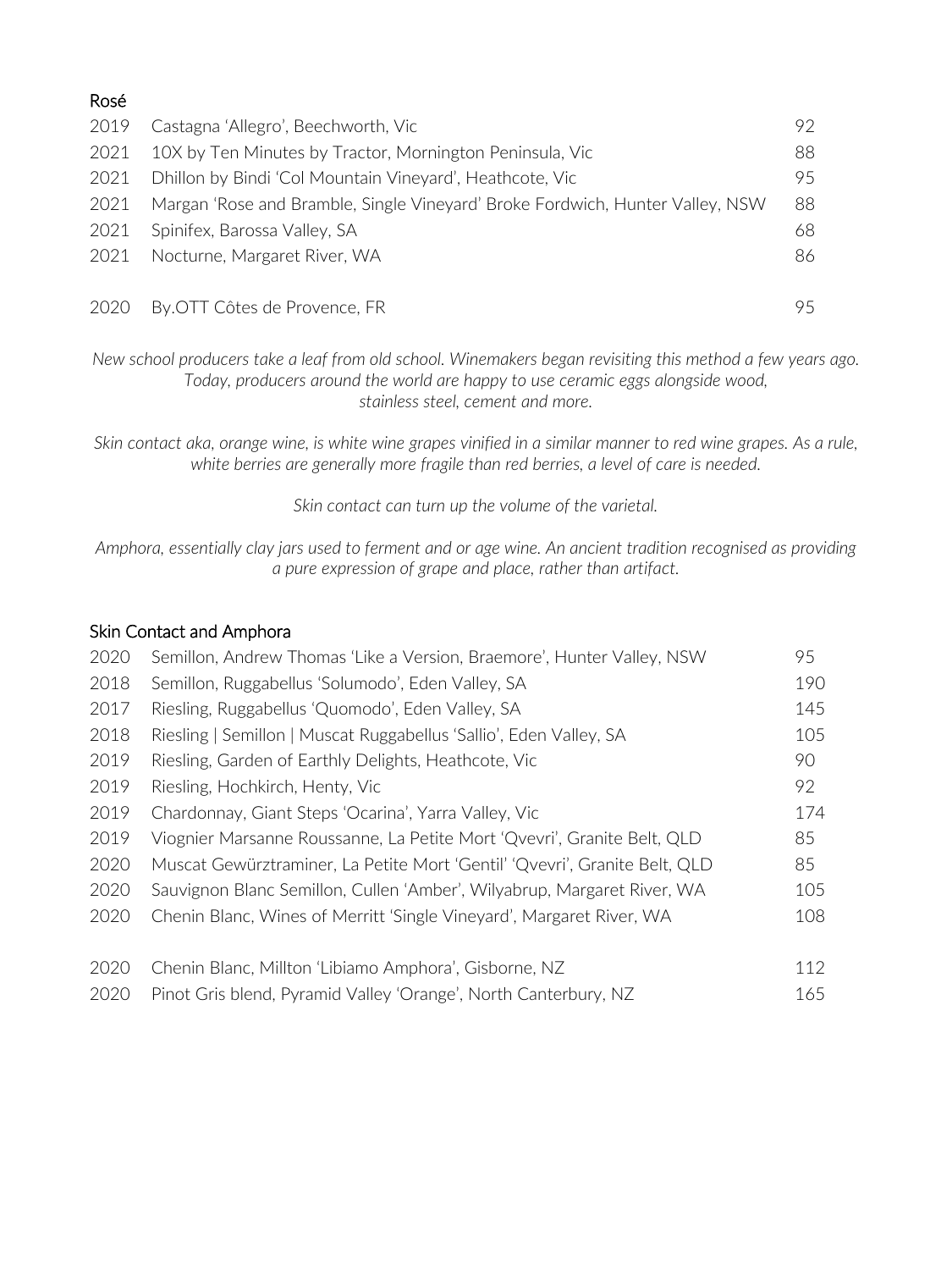# Pinot Noir

| 2017 | De Salis 'Lofty', Orange, NSW                            | 185   |
|------|----------------------------------------------------------|-------|
| 2002 | Eastern Peake, Ballarat, Vic                             | 170   |
| 2002 | Tomboy Hill 'Ballarat', Ballarat, Vic                    | 223   |
| 2004 | Tomboy Hill 'Ballarat', Ballarat, Vic                    | 210   |
| 2002 | Tomboy Hill 'Rebellion', Ballarat, Vic                   | 200   |
| 2004 | Tomboy Hill 'Rebellion', Ballarat, Vic                   | 195   |
| 2004 | Giaconda 'Nantua Vineyard', Beechworth, Vic              | 535   |
| 2018 | Giaconda, Beechworth, Vic                                | 310   |
| 1991 | Bannockburn Museum Release, Geelong, Vic                 | 235   |
| 2008 | Bannockburn Museum Release, Geelong, Vic                 | 195   |
| 2004 | By Farr, Geelong, Vic                                    | 481   |
| 2009 | By Farr 'Farrside', Geelong, Vic                         | 426   |
| 2018 | By Farr 'Tout Prés', Geelong, Vic                        | 390   |
| 2018 | By Farr 'RP, Côte Vineyard', Geelong, Vic                | 390   |
| 2020 | Clyde Park, Geelong, Vic                                 | 85    |
| 2006 | Bass Phillip '21', Gippsland, Vic                        | 488   |
| 2010 | Bass Phillip 'Reserve', Gippsland, Vic                   | 2,300 |
| 2013 | Bass Phillip 'Reserve', Gippsland, Vic                   | 2,200 |
| 2014 | Bass Phillip 'Reserve', Gippsland, Vic                   | 2,100 |
| 2015 | Bass Phillip 'Estate', Gippsland, Vic                    | 280   |
| 2018 | Bass Phillip 'Estate', Gippsland, Vic                    | 255   |
| 2018 | Bass Phillip 'Crown Prince', Gippsland, Vic              | 190   |
| 2019 | William Downie, Gippsland, Vic                           | 185   |
| 2019 | William Downie 'Bull Swamp', Gippsland, Vic              | 205   |
| 2005 | Bindi 'Original Vineyard', Macedon Ranges, Vic           | 508   |
| 2011 | Bindi 'Block 5', Macedon Ranges, Vic                     | 635   |
| 2017 | Bindi 'Kaye', Macedon Ranges, Vic                        | 265   |
| 2017 | Cobaw Ridge, Macedon Ranges, Vic                         | 145   |
| 2001 | Curly Flat, Macedon Ranges, Vic                          | 310   |
| 2005 | Curly Flat, Macedon Ranges, Vic                          | 295   |
| 2013 | Garden of Earthly Delights 'Hesket', Macedon Ranges, Vic | 228   |
| 2014 | Garden of Earthly Delights 'Hesket', Macedon Ranges, Vic | 228   |
| 2020 | Josh Cooper Doug's Vineyard, Macedon Ranges, Vic         | 165   |
| 2018 | Mount Monument, Macedon Ranges, Vic                      | 131   |
| 2020 | Shadowfax, Macedon Ranges, Vic                           | 85    |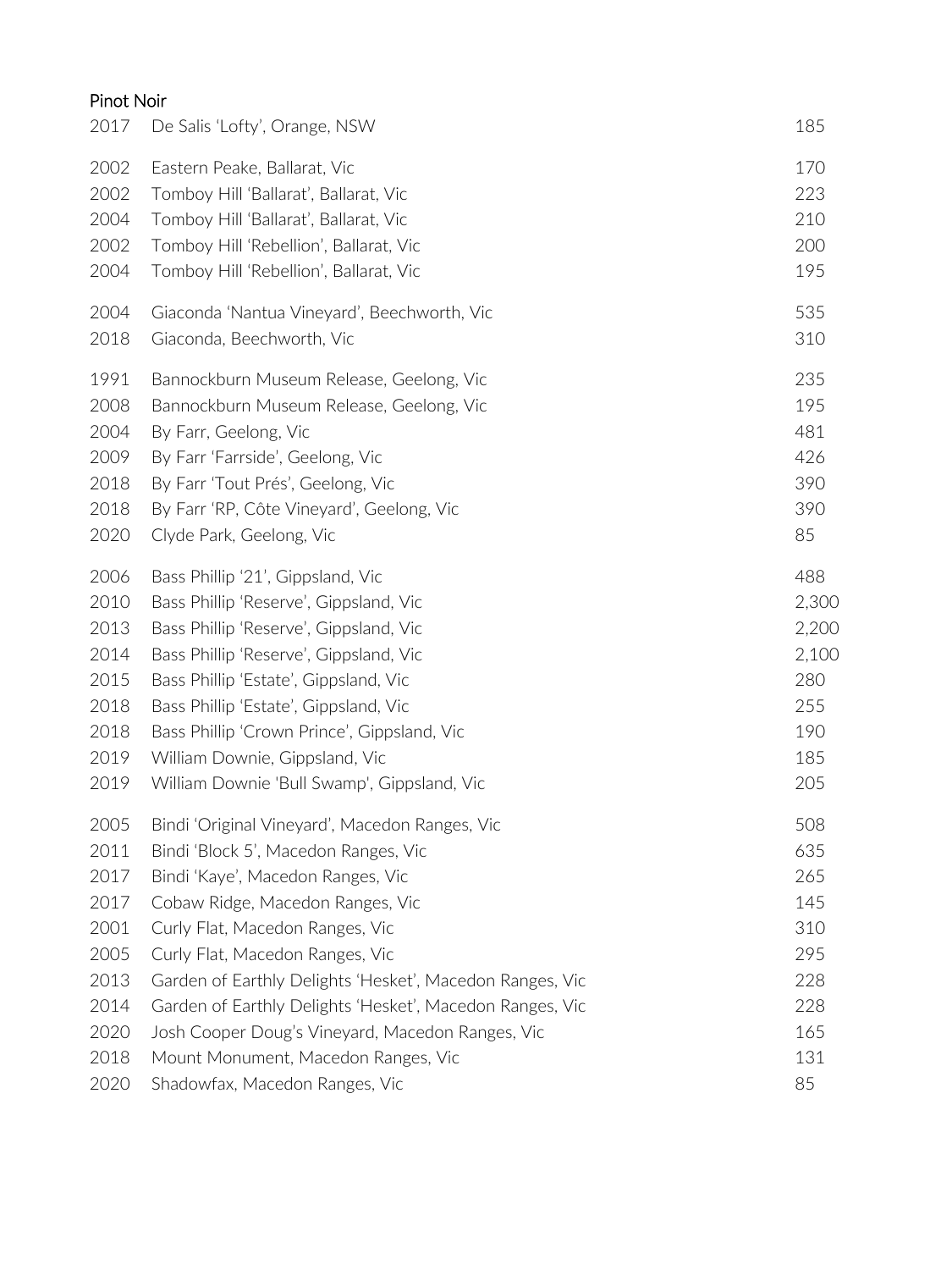| Pinot Noir |                                                                    |     |
|------------|--------------------------------------------------------------------|-----|
| 2003       | Hurley Vineyard 'Estate', Balnarring, Mornington Peninsula, Vic    | 345 |
| 2019       | Hurley Vineyard 'Lodestone', Balnarring, Mornington Peninsula, Vic | 220 |
| 2019       | Hurley Vineyard 'Garamond', Balnarring, Mornington Peninsula, Vic  | 245 |
| 2005       | Kooyong 'Ferrous', Mornington Peninsula, Vic                       | 372 |
| 2017       | Main Ridge 'Half Acre', Mornington Peninsula, Vic                  | 240 |
| 2017       | Montalto 'Merricks Block', Mornington Peninsula, Vic               | 170 |
| 2017       | Ocean Eight 'Alyward', Mornington Peninsula, Vic                   | 164 |
| 2018       | Paradigm Hill 'L'Ami Sage', Mornington Peninsula, Vic              | 165 |
| 2019       | Paradigm Hill 'Les Cing', Mornington Peninsula, Vic                | 210 |
| 2019       | Paradigm Hill 'Adesso', Mornington Peninsula, Vic                  | 210 |
| 2003       | Stonier 'Reserve', Mornington Peninsula, Vic                       | 258 |
| 2005       | Stonier 'Reserve', Mornington Peninsula, Vic                       | 225 |
| 2004       | Stonier 'Windmill Vineyard', Mornington Peninsula, Vic             | 244 |
| 2013       | Ten Minutes by Tractor 'Wallis', Mornington Peninsula, Vic         | 240 |
| 2013       | Ten Minutes by Tractor 'Coolart Road', Mornington Peninsula, Vic   | 240 |
| 2015       | Ten Minutes by Tractor 'Coolart Road', Mornington Peninsula, Vic   | 230 |
| 2017       | Ten Minutes by Tractor 'Coolart Road', Mornington Peninsula, Vic   | 215 |
| 2018       | Ten Minutes by Tractor 'Judd', Mornington Peninsula, Vic           | 200 |
| 2019       | Ten Minutes by Tractor 'Up the Hill', Mornington Peninsula, Vic    | 155 |
| 2019       | Ten Minutes by Tractor 'Down the Hill', Mornington Peninsula, Vic  | 155 |
| 2019       | Bicknell FC 'Applecross', Yarra Valley, Vic                        | 95  |
| 2002       | Coldstream Hills, Yarra Valley, Vic                                | 197 |
| 2019       | Denton 'Shed', Yarra Valley, Vic                                   | 76  |
| 2019       | Giant Steps 'Applejack Vineyard', Yarra Valley, Vic                | 161 |
| 2019       | Giant Steps 'Primavera Vineyard', Yarra Valley, Vic                | 155 |
| 2019       | Jane Eyre, Yarra Valley, Vic                                       | 155 |
| 2015       | Mac Forbes 'Woori Yallock', Yarra Valley, Vic                      | 235 |
| 2019       | Mac Forbes 'Woori Yallock, Ferguson', Yarra Valley, Vic            | 196 |
| 2015       | Mac Forbes 'Yarra Junction', Yarra Valley, Vic                     | 230 |
| 2016       | Mac Forbes 'Coldstream', Yarra Valley, Vic                         | 192 |
| 2012       | Mount Mary, Yarra Valley, Vic                                      | 440 |
| 2018       | Mount Mary, Yarra Valley, Vic                                      | 365 |
| 2018       | Oakridge 'Willowlake Vineyard, LVS', Yarra Valley, Vic             | 95  |
| 2018       | Wantirna Estate 'Lily', Yarra Valley, Vic                          | 230 |
| 2019       | Wantirna Estate 'Lily', Yarra Valley, Vic                          | 210 |
| 2016       | Yeringberg, Yarra Valley, Vic                                      | 265 |
| 2017       | Yeringberg, Yarra Valley, Vic                                      | 255 |
| 2003       | Yering Station 'Reserve', Yarra Valley, Vic                        | 524 |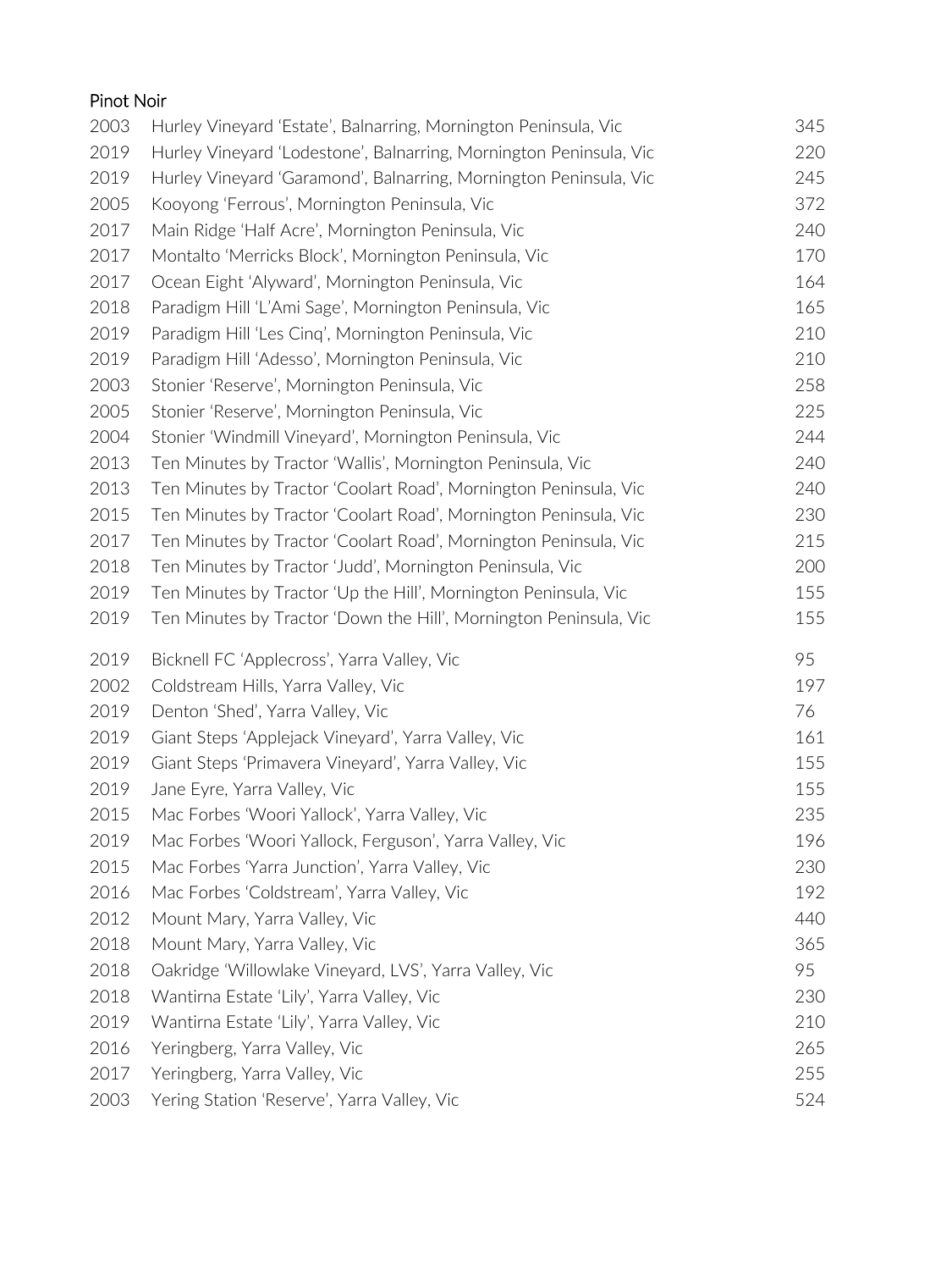| Pinot Noir |                                                                               |                  |        |
|------------|-------------------------------------------------------------------------------|------------------|--------|
| 2017       | Apsley Gorge, East Coast, Tas                                                 |                  | 165    |
| 2020       | Chatto 'Mania', Tas                                                           |                  | 88     |
| 2017       | Domaine Simha 'Beauregard', Derwent Valley, Tas                               | 375ml            | 90     |
| 2019       | Haddow and Dineen 'Private Universe', Tas                                     |                  | 125    |
| 2018       | Mewstone, 'Hope', D'Entrecasteaux Channel, Tas                                |                  | 270    |
| 2018       | Mewstone, 'Hope', D'Entrecasteaux Channel, Tas                                | 1.5L             | 560    |
| 2020       | Pooley 'Cooinda Vale, Oronsay', Coal River Valley, Tas                        |                  | 265    |
| 2013       | Tolpuddle, Coal River Valley, Tas                                             |                  | 270    |
| 2020       | Tolpuddle, Coal River Valley, Tas                                             |                  | 225    |
| 2003       | Grosset, Adelaide Hills, SA                                                   |                  | 232    |
| 2018       | Shaw + Smith 'Lenswood Vineyard', Adelaide Hills, SA                          |                  | 224    |
| 1999       | Whisson Lake, Piccadilly Valley, Adelaide Hills, SA                           |                  | 216    |
| 2010       | Tapanappa 'Foggy Hill', Fleurieu Peninsula, SA                                |                  | 155    |
| 2017       | Giesen 'Clayvin Vineyard', Single Vineyard Selection, Marlborough, NZ         |                  | 135    |
| 2016       | Bell Hill, Canterbury, NZ                                                     |                  | 415    |
| 2019       | Pyramid Valley, North Canterbury, NZ                                          |                  | 190    |
| 2006       | Felton Road, Bannockburn, Central Otago, NZ                                   |                  | 565    |
| 2020       | Felton Road, Bannockburn, Central Otago, NZ                                   |                  | 220    |
| 2019       | Charles Heidsieck, Coteaux Champenois, Ambonnay, Champagne, FR                |                  | 530    |
| 2018       | Guilhem et Jean Hugues Goisot 'Corps de Garde', Bourgogne Côtes d'Auxerre, FR |                  | 148    |
| 2018       | Joseph Drouhin Chambertin-Clos de Bèze, Burgundy, FR                          | Grand Cru        | 2200   |
| 2019       | Denis Mortet 'Mes Cing Terroirs' Gevrey-Chambertin, Burgundy, FR              |                  | 495    |
| 2016       | Taupenot-Merme, Gevrey-Chambertin, Burgundy, FR                               |                  | 460    |
| 2013       | Mommessin, Clos de Tart Morey-Saint-Denis, Burgundy, FR                       | Grand Cru        | 2,250  |
| 2017       | Mommessin, Clos de Tart Morey-Saint-Denis, Burgundy, FR                       | <b>Grand Cru</b> | 3,850  |
| 2017       | Jean Tardy & Fils 'Les Athets', Chambolle-Musigny Burgundy, FR                |                  | 525    |
| 2013       | David Duband, Vosne-Romanée, Burgundy, FR                                     |                  | 345    |
| 2015       | Domaine de la Romanée-Conti 'La Tache', Burgundy, FR                          | <b>Grand Cru</b> | 12,100 |
| 2018       | Robert Chevillon 'Les Perrières', Nuits-St-Georges, Burgundy                  | 1er Cru          | 665    |
| 2018       | Camille Giroud, Pommard, Burgundy, FR                                         |                  | 335    |
| 2017       | Fontaine Gagnard 'Clos des Chênes', Volnay, Burgundy, FR                      | 1er Cru          | 510    |
| 2018       | Jülg 'Spatburgunder Trocken', Pfalz, Germany                                  |                  | 105    |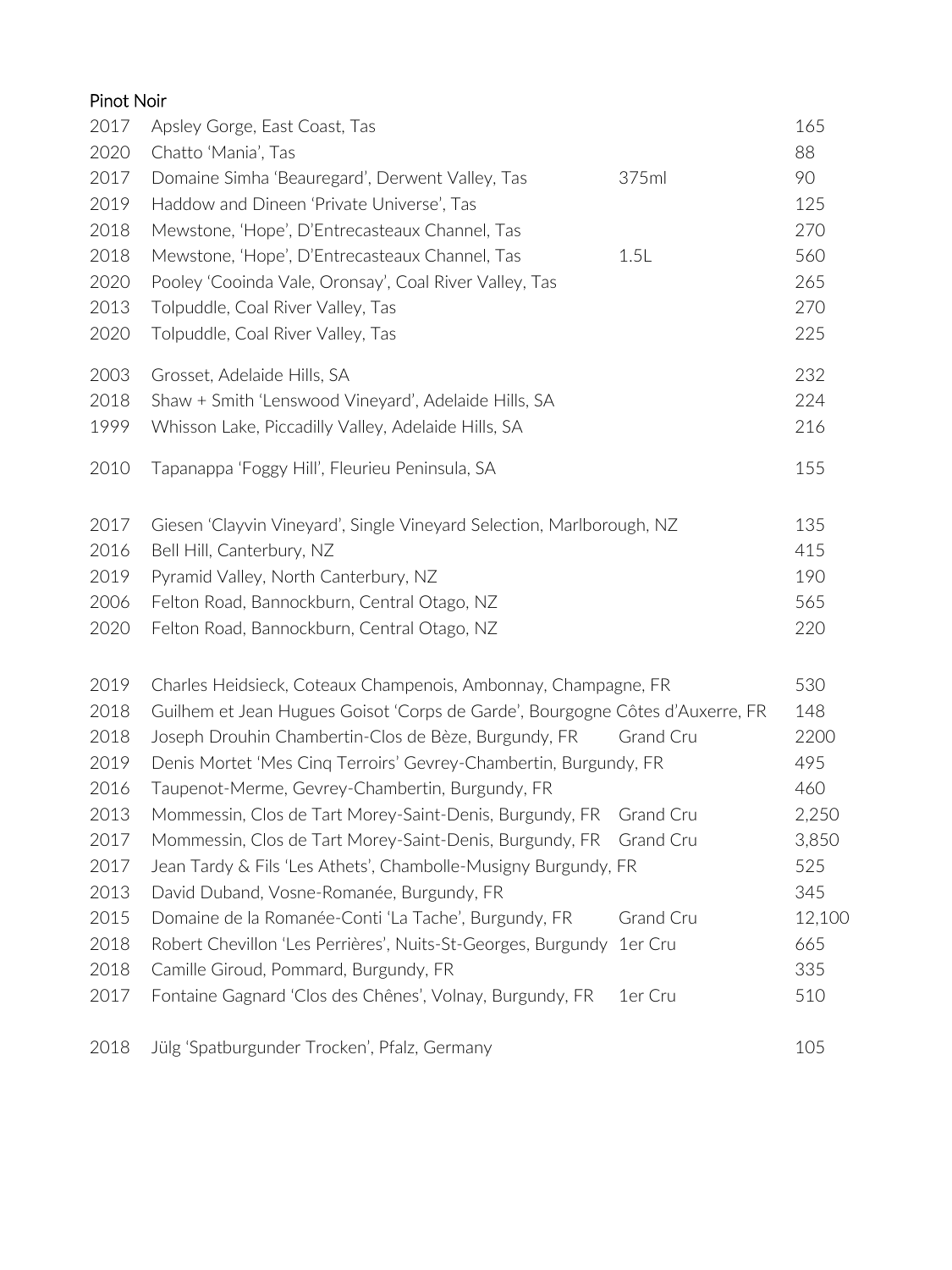|      | <b>Cabernet Franc</b>                                             |       |
|------|-------------------------------------------------------------------|-------|
| 2019 | Terre à Terre, Cabernet Franc Blend, Piccadilly Valley, SA        | 76    |
| 2017 | Wantirna Estate 'Hannah', Cabernet Franc blend, Yarra Valley, Vic | 330   |
| 2018 | Wantirna Estate 'Hannah', Cabernet Franc blend, Yarra Valley, Vic | 320   |
| 2019 | Domaine des Closiers 'Expression', Saumur-Champigny, Loire, FR    | 150   |
|      | Cabernet Sauvignon and Blends                                     |       |
| 2011 | Lake's Folly, Cabernets, Hunter Valley, NSW                       | 370   |
| 2014 | Lake's Folly, Cabernets, Hunter Valley, NSW                       | 340   |
| 2018 | Lake's Folly, Cabernets, Hunter Valley, NSW                       | 265   |
| 2004 | Giaconda, Beechworth, Vic                                         | 470   |
| 2016 | Crawford River, Henty, Vic                                        | 210   |
| 2017 | Craiglee, Sunbury, Vic                                            | 92    |
| 2017 | Goodman, Yarra Valley, Vic                                        | 98    |
| 2015 | Mount Mary 'JWDM', Yarra Valley, Vic                              | 1,250 |
| 2017 | Mount Mary 'Quintet', Yarra Valley, Vic                           | 360   |
| 2018 | Mount Mary 'Quintet', Yarra Valley, Vic                           | 350   |
| 2017 | The Coldstream Guard by Levantine Hill, Yarra Valley, Vic         | 94    |
| 2021 | Timo Mayer 'Bloody Hill', Coldstream, Yarra Valley, Vic           | 90    |
| 2017 | Wantirna Estate 'Amelia', Yarra Valley, Vic                       | 210   |
| 2001 | Yarra Yering 'Dry Red Wine No.1', Yarra Valley, Vic               | 710   |
| 2014 | Yarra Yering 'Dry Red Wine No.1', Yarra Valley, Vic               | 295   |
| 2018 | Yarra Yering 'Dry Red Wine No.1', Yarra Valley, Vic               | 365   |
| 2017 | Yeringberg, Cabernet, Yarra Valley, Vic                           | 260   |
| 2018 | Yeringberg, Cabernets, Yarra Valley, Vic                          | 210   |
| 2015 | Domain A ' Petit A' Cabernets, Coal Valley, Tas                   | 114   |
| 1996 | Penfolds 'Block 42', Kalimna Vineyard, Barossa Valley, SA         | 2482  |
| 2016 | Yalumba 'The Signature', Cabernet   Shiraz, Barossa Valley, SA    | 180   |
| 2016 | KT 'Churinga Vineyard', Clare Valley, SA                          | 110   |
| 2008 | Balnaves 'The Tally' Reserve, Coonawarra, SA                      | 460   |
| 2010 | Balnaves 'The Tally' Reserve, Coonawarra, SA                      | 496   |
| 2015 | Bellwether 'Coonawarra', Coonawarra, SA                           | 145   |
| 2012 | Patrick of Coonawarra 'Grande Reserve', Coonawarra, SA            | 292   |
| 2015 | Hickinbotham 'The Peake', Cabernet Shiraz, McLaren Vale, SA       | 448   |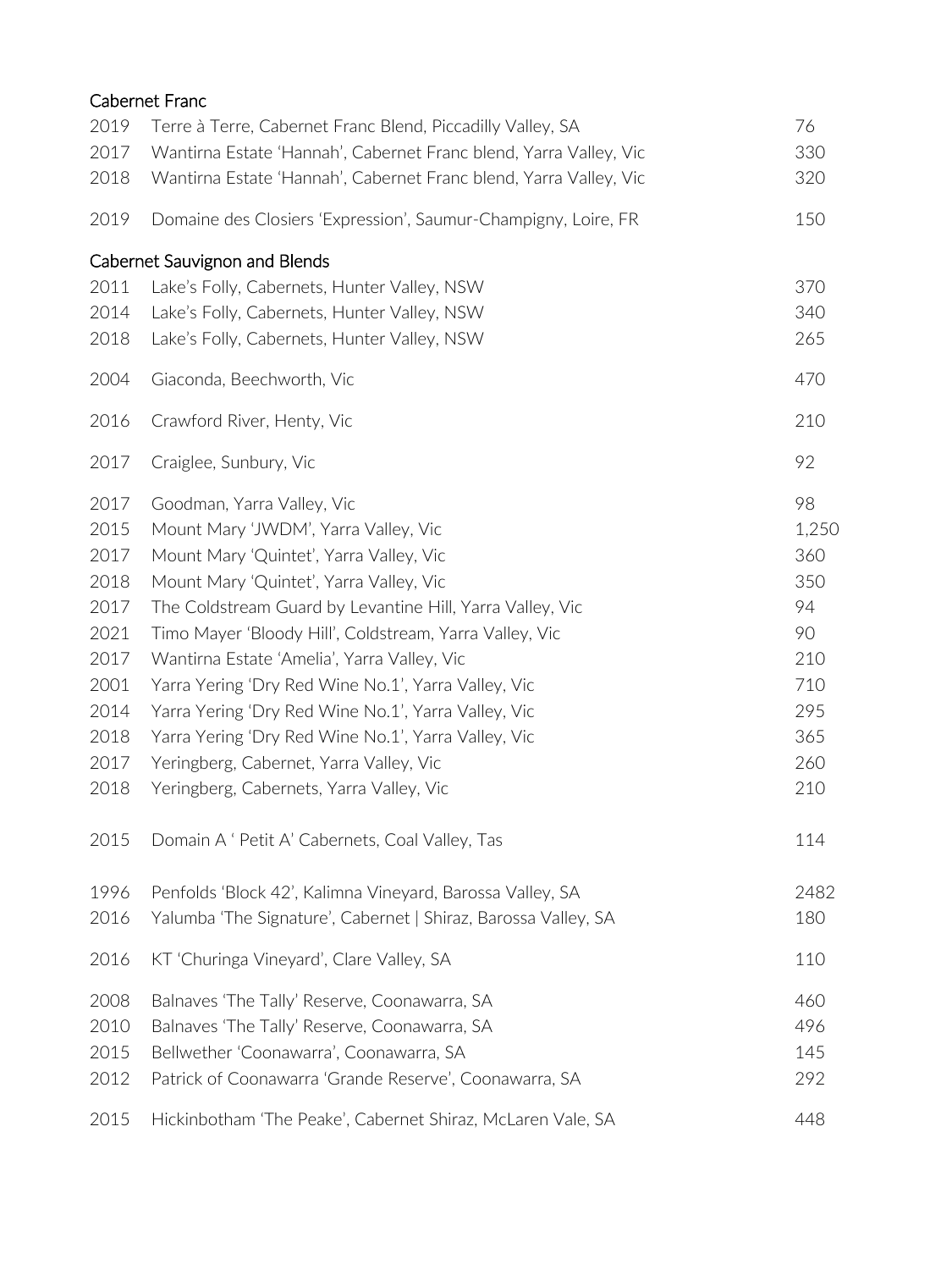# Cabernet Sauvignon and Blends

| 1990   | Penfolds 'Bin 707', Multi-Regional, SA                   |      | 2,100 |
|--------|----------------------------------------------------------|------|-------|
| 1996   | Penfolds 'Bin 707', Multi-Regional, SA                   |      | 1,950 |
| 2004   | Penfolds 'Bin 389', Cabernet Shiraz, Multi-Regional, SA  |      | 410   |
| 2012   | Penfolds 'Bin 389' Cabernet Shiraz, Multi-Regional, SA   |      | 340   |
| 2004   | Penfolds 'Bin 60A' Cabernet Shiraz, Multi-Regional, SA   |      | 2,800 |
| 2013   | Yalumba 'The Caley' Cabernet Shiraz, Multi-Regional, SA  |      | 970   |
| 2014   | Yalumba 'The Caley' Cabernet Shiraz, Multi-Regional, SA  |      | 940   |
| 2017   | Cloudburst, Margaret River, WA                           |      | 620   |
| 2010   | Cullen 'Diana Madeline', Margaret River, WA              |      | 680   |
| 2012   | Cullen 'Diana Madeline', Margaret River, WA              |      | 635   |
| 2013   | Cullen 'Diana Madeline', Cabernet Merlot                 |      | 635   |
| 2014   | Cullen 'Diana Madeline', Margaret River, WA              | 1.5L | 920   |
| 2016   | Cullen 'Diana Madeline', Margaret River, WA              |      | 615   |
| 2016   | Cullen 'Vanya', Margaret River, WA                       |      | 924   |
| 2017   | Cullen 'Vanya Flower Day', Margaret River, WA            |      | 980   |
| 2017   | Cullen 'Vanya Full Moon', Margaret River, WA             |      | 980   |
| 2014   | Deep Woods 'Reserve', Margaret River, WA                 |      | 532   |
| 2017   | Leeuwin Estate 'Prelude', Margaret River, WA             |      | 95    |
| 2001   | Moss Wood Cabernet Sauvignon Merlot, Margaret River, WA  |      | 785   |
| 2002   | Moss Wood 'Amy's Vineyard', Margaret River, WA           |      | 430   |
| 2005   | Moss Wood, Margaret River, WA                            |      | 513   |
| 2019   | Nocturne 'Sheoak Single Vineyard', Margaret River, WA    |      | 125   |
| 2006   | Frankland Estate 'Olmo's Reward', Great Southern, WA     | 1.5L | 450   |
| 2015   | Frankland Estate 'Olmo's Reward', Great Southern, WA     |      | 180   |
| 2005   | Craggy Range 'Sophia', Gimblett Gravels, Hawke's Bay, NZ |      | 400   |
| 2001   | Château Lafite Rothschild, Pauillac, Bordeaux, FR        |      | 9960  |
| 2008   | Château Lafite Rothschild, Pauillac, Bordeaux, FR        |      | 9990  |
| 2018   | Carruades de Lafite, Pauillac, Bordeaux, FR              |      | 1800  |
| 1988   | Château Mouton Rothschild, Pauillac, Bordeaux, FR        |      | 6868  |
| 2018   | Le Petit Mouton de Rothschild, Pauillac, Bordeaux, FR    |      | 1850  |
| Merlot |                                                          |      |       |
| 2012   | Tapanappa 'Whalebone Vineyard', Wrattonbully, SA         |      | 195   |
| 2013   | Tapanappa 'Whalebone Vineyard', Wrattonbully, SA         |      | 195   |
| 2014   | Tapanappa 'Whalebone Vineyard', Wrattonbully, SA         |      | 185   |
| 2015   | Tapanappa 'Whalebone Vineyard', Wrattonbully, SA         |      | 175   |
| 2015   | Château Picoron, Grand Vin de Bordeaux, FR               |      | 230   |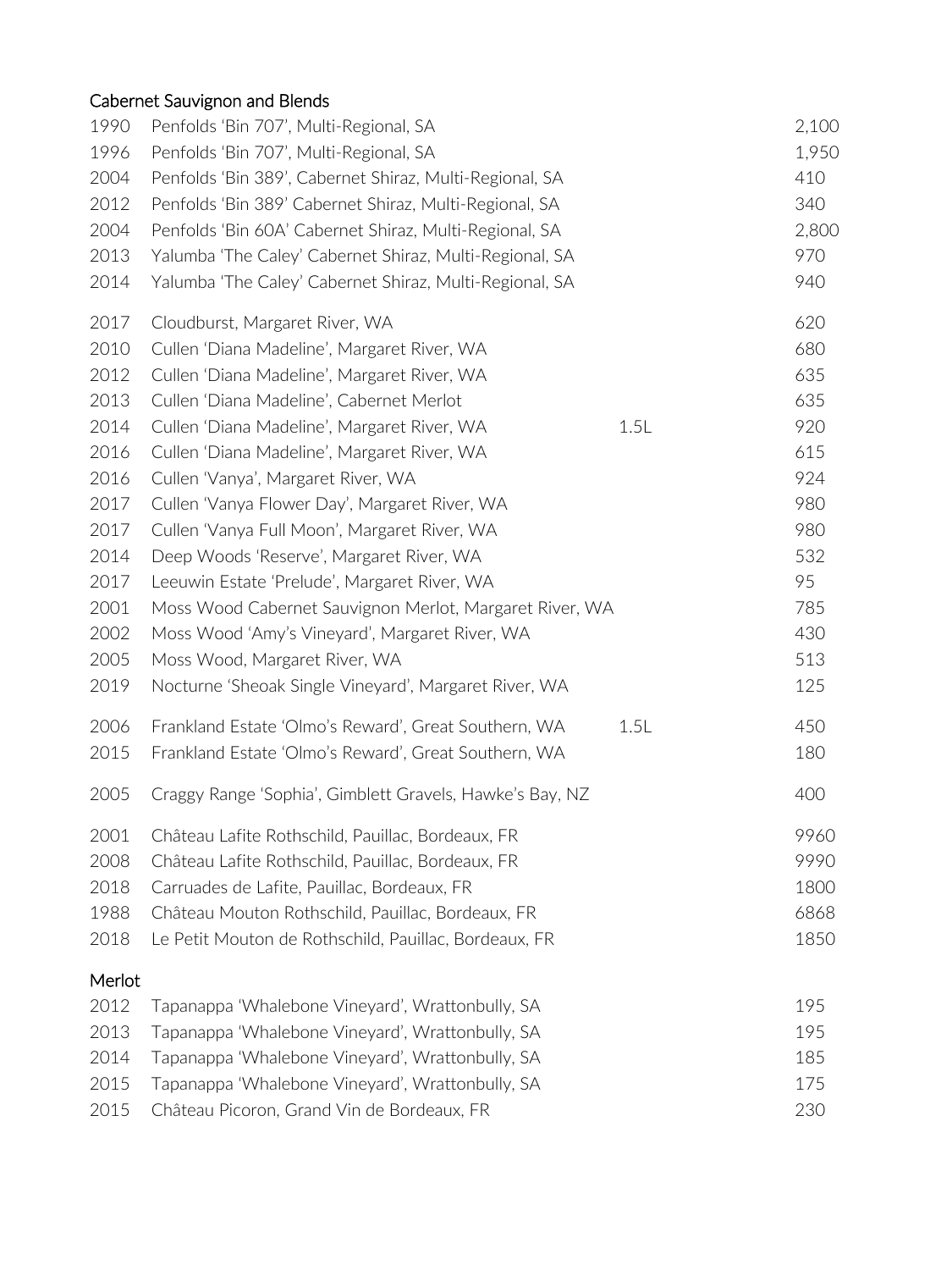# Grenache and Blends

| 2020     | Dhillon by Bindi 'Col Mountain', Heathcote, Vic                        | 105 |
|----------|------------------------------------------------------------------------|-----|
| 2020     | JC's Own 'Angaston Foothills', Barossa Valley, SA                      | 115 |
| 2019     | Stonegarden, Eden Valley, SA                                           | 175 |
| 2017     | DubStyle 'No.13 Re-mix', Grenache Blend, McLaren Vale, SA              | 62  |
| 2020     | Gemtree 'Small Batch' Grenache, McLaren Vale, SA                       | 135 |
| 2018     | Heart Wines 'Archie Old Bush Vines' Blewitt Springs, McLaren Vale, SA  | 95  |
| 2020     | Ox Hardy, McLaren Vale, SA                                             | 108 |
| 2019     | Paralian Wines, McLaren Vale, SA                                       | 110 |
| 2020     | Ruggabellus 'Timaeus', McLaren Vale, SA                                | 215 |
| 2020     | Three Dark Horses, Grenache Touriga, McLaren Vale, SA                  | 60  |
| 2020     | Thistledown 'Charming Man', McLaren Vale, SA                           | 215 |
| 2020     | Thistledown 'Sands of Time', McLaren Vale, SA                          | 215 |
| 2006     | Yangarra 'The High Sands', McLaren Vale, SA                            | 470 |
| 2014     | Yangarra 'The High Sands', McLaren Vale, SA                            | 420 |
| 2020     | Swinney 'Farvie', Frankland River, WA                                  | 310 |
| 1972     | Xavier Vignon, Châteauneuf-du-Pape, Rhône Valley, FR                   | 965 |
| 2003     | Domaine du Pegau Cuvée Reservée, Châteauneuf-du-Pape, Rhône Valley, FR | 680 |
| Nebbiolo |                                                                        |     |
| 2016     | S.C. Pannell, Adelaide Hills, SA                                       | 145 |
| 2019     | Fletcher 'The Minion', Pyrenees and Yarra Valley, Vic                  | 105 |
| 2016     | Thick as Thieves 'Pocco Rosso', King Valley, Vic                       | 94  |
| 2017     | Garden of Earthly Delights, Heathcote, Vic                             | 95  |
|          | 2017-18 Castagna 'Barbarossa', Beechworth, Vic                         | 195 |
| 2012     | Azelia 'Margheria', Barolo, Piemonte, IT                               | 485 |
| 2012     | Azelia 'Bricco Fiasco', Barolo, Piemonte, IT                           | 485 |
| 2015     | La Spinona 'Bergera', Barolo, Piemonte, IT                             | 315 |
| 2017     | La Spinona Barbaresco, Piemonte, IT                                    | 255 |
| 2016     | La Spinetta, Barbaresco, Piemonte, IT                                  | 772 |
| 2018     | Ceretto, Barbaresco, Piemonte, IT                                      | 440 |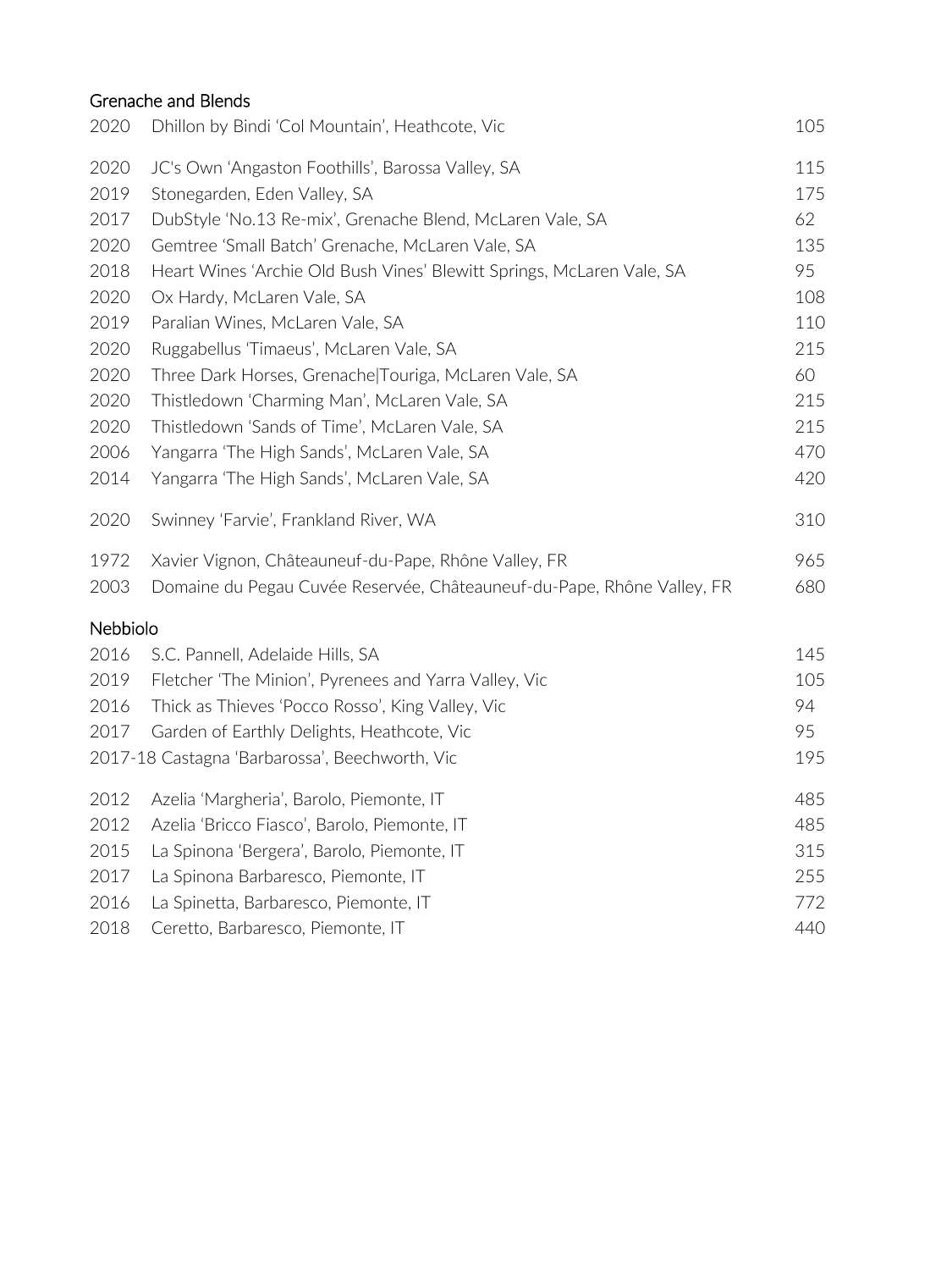## Red Varietals

| 2021 | Barbera, Breaking Ground by Margan, Broke Fordwich, Hunter Valley, NSW         | 82  |
|------|--------------------------------------------------------------------------------|-----|
| 2019 | Cinsault, Brash Higgins 'Lennon Vineyard', McLaren Vale, SA                    | 86  |
| 2019 | Cinsault, Micro Wines 'Vine Vale', Barossa Valley, SA                          | 86  |
| 2014 | Corvina Blend, Freeman 'Secco', Hilltops, NSW                                  | 98  |
| 2018 | Gamay, Château Thivin 'Vignes l'Ecussol', Beaujolais, FR                       | 105 |
| 2019 | Gamay, Jane Eyre, Fleurie, Beaujolais, FR                                      | 135 |
| 2021 | Gamay, Lyons Will, Macedon Ranges, Vic                                         | 110 |
| 2021 | Gamay, Timo Mayer, Yarra Valley, Vic                                           | 130 |
| 2021 | Gamay, Thick as Thieves 'Purple Prose', King Valley, Vic                       | 82  |
| 2006 | Lagrein, Cobaw Ridge, Macedon Ranges, Vic                                      | 212 |
| 2010 | Lagrein, Cobaw Ridge, Macedon Ranges, Vic                                      | 207 |
| 2013 | Lagrein, Cobaw Ridge, Macedon Ranges, Vic                                      | 200 |
| 2018 | Lagrein, Cobaw Ridge, Macedon Ranges, Vic                                      | 194 |
| 2019 | Mataro, Ruggabellus 'Efferus', Barossa Valley, SA                              | 165 |
| 2019 | Mataro, Seppeltsfield, Barossa Valley, SA                                      | 65  |
| 2019 | Mourvedre Blend, Tim Smith, Barossa Valley, SA                                 | 85  |
| 2017 | Mourvedre, Syrahmi, Heathcote, Vic                                             | 110 |
| 2019 | Mondeuse, Mount Majura, Canberra District, NSW                                 | 85  |
| 2020 | Pinot Meunier, Best's 'Old Vine', Great Western, Vic                           | 285 |
| 2017 | Pinot Meunier, Circe, Mornington Peninsula, Vic                                | 85  |
| 2020 | Pinot Meunier, Jackson Brooke, Henty, Vic                                      | 90  |
| 2016 | Sangiovese, Vinea Marson, Heathcote, Vic                                       | 96  |
| 2013 | Sangiovese, Castagna 'La Chiave', Beechworth, Vic                              | 215 |
| 2015 | Sangiovese Shiraz, Castagna 'Un Segreto', Beechworth, Vic                      | 195 |
| 2017 | Sangiovese Shiraz, Castagna 'Un Segreto', Beechworth, Vic                      | 185 |
| 2016 | Sangiovese, San Polo Brunello di Montalcino 'Podernovi', Tuscany, IT           | 880 |
| 2018 | Sangiovese, La Serena Rosso di Montalcino, Tuscany, IT                         | 172 |
| 2018 | Sangiovese, Ricasoli 'Roncicine', Chianti Classico Gran Selezione, Tuscany, IT | 295 |
| 2017 | Tempranillo Touriga Nacional, Koomilya, McLaren Vale, SA                       | 135 |
| 2018 | Tempranillo, Nick O'Leary, Canberra District                                   | 77  |
| 2018 | Tempranillo, Mount Majura, Canberra District                                   | 130 |
| 2019 | Tempranillo, Wines by KT 'Tinta' Clare Valley, SA                              | 78  |
| 2019 | Tinta Cao blend, Seppeltsfield 'No. EC3', Barossa Valley, SA                   | 95  |
|      |                                                                                |     |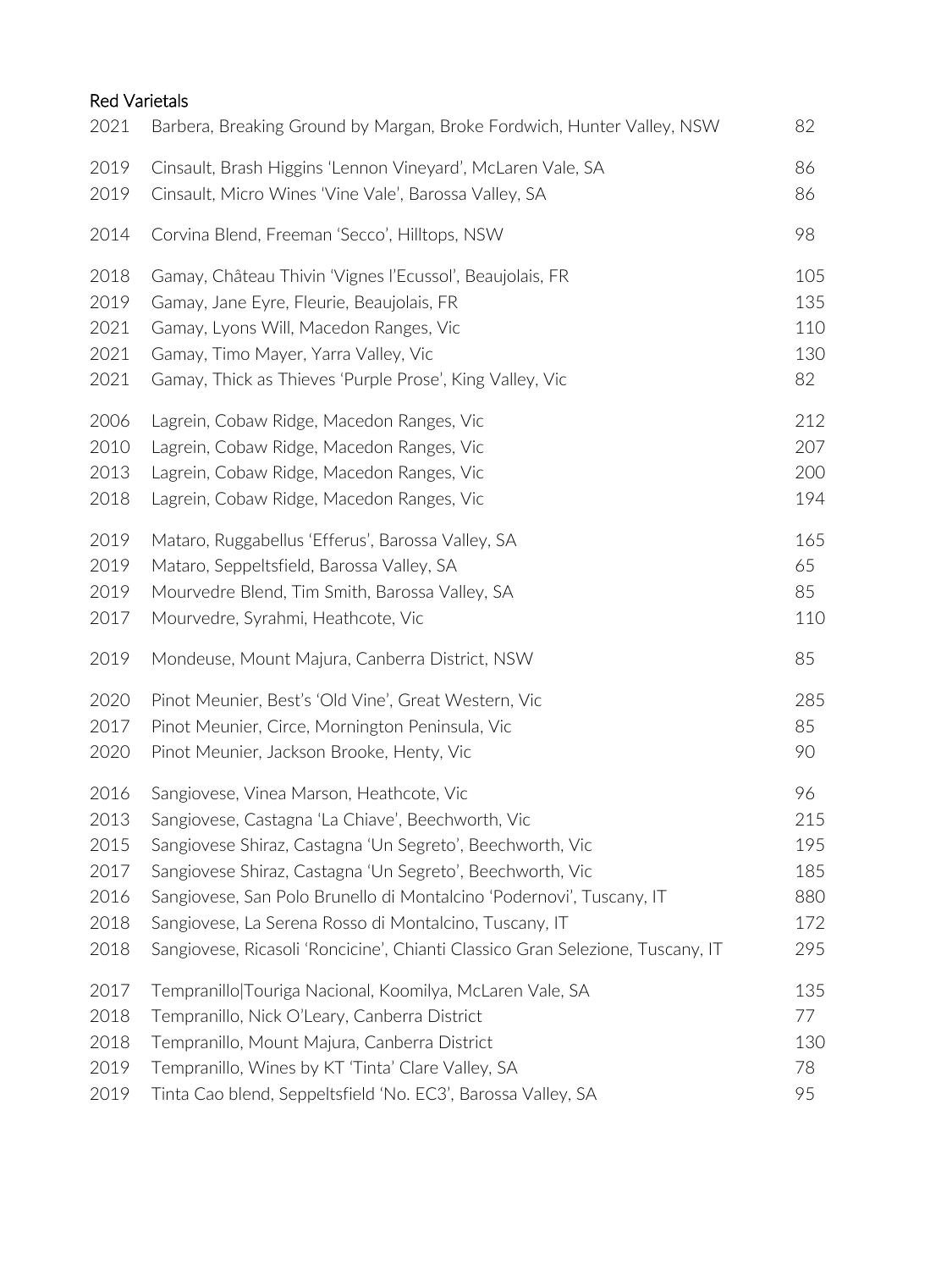# Shiraz and Blends

| 2018 | Brokenwood 'Graveyard Vineyard', Hunter Valley, NSW              |       | 722 |
|------|------------------------------------------------------------------|-------|-----|
| 2017 | Margan 'Aged Release', Hunter Valley, NSW                        |       | 191 |
| 2003 | Mount Pleasant 'Maurice O'Shea', Hunter Valley, NSW              |       | 610 |
| 2007 | Mount Pleasant 'Maurice O'Shea', Hunter Valley, NSW              |       | 840 |
| 2011 | Mount Pleasant 'Maurice O'Shea', Hunter Valley, NSW              |       | 755 |
| 2014 | Mount Pleasant 'Maurice O'Shea', Hunter Valley, NSW              |       | 610 |
| 2018 | Mount Pleasant 'Maurice O'Shea', Hunter Valley, NSW              |       | 465 |
| 2018 | Thomas Wines 'DJV', Hunter Valley, NSW                           |       | 105 |
| 2018 | Thomas Wines 'Sweetwater', Hunter Valley, NSW                    |       | 105 |
| 1996 | Tyrrell's 'Vat 9', Hunter Valley, NSW                            |       | 540 |
| 1998 | Tyrrell's 'Vat 8', Shiraz Cabernet Sauvignon, Hunter Valley, NSW |       | 330 |
| 1998 | Tyrrell's 'Vat 9', Hunter Valley, NSW                            |       | 470 |
| 2006 | Tyrrell's 'Vat 9', Hunter Valley, NSW                            |       | 474 |
| 2011 | Tyrrell's 'Johnno's Vineyard', Hunter Valley, NSW                |       | 410 |
| 2013 | Tyrrell's 'Old Patch', Hunter Valley, NSW                        |       | 410 |
| 2014 | Tyrrell's 'Vat 9', Hunter Valley, NSW                            |       | 360 |
| 2017 | Tyrrell's '4 Acres', Hunter Valley, NSW                          |       | 260 |
| 2017 | Tyrrell's 'Old Patch', Hunter Valley, NSW                        |       | 260 |
| 2018 | Tyrrell's '8 Acres', Hunter Valley, NSW                          |       | 290 |
| 2018 | Tyrrell's 'Johnno's Vineyard', Hunter Valley, NSW                |       | 290 |
| 2018 | Tyrrell's 'Old Patch', Hunter Valley, NSW                        |       | 290 |
| 2003 | Clonakilla, Shiraz   Viognier, Canberra District                 |       | 632 |
| 2009 | Clonakilla, Shiraz   Viognier, Canberra District                 |       | 620 |
| 2006 | Castagna 'Genesis', Beechworth, Vic                              |       | 280 |
| 2009 | Castagna 'Genesis', Beechworth, Vic                              | 500ml | 140 |
| 2013 | Castagna 'Genesis', Beechworth, Vic                              |       | 225 |
| 2016 | Giaconda, Beechworth, Vic                                        |       | 310 |
| 2018 | Giaconda 'Warner Vineyard', Beechworth, Vic                      |       | 230 |
| 1995 | Bannockburn Museum Release, Geelong, Vic                         |       | 245 |
| 2000 | Bannockburn Museum Release, Geelong, Vic                         |       | 220 |
| 2002 | Bannockburn, Geelong, Vic                                        |       | 285 |
| 2005 | Bannockburn 'Range' Museum Release, Geelong, Vic                 |       | 205 |
| 2007 | Mount Langi Ghiran 'Langi', Grampians, Vic                       |       | 340 |
| 2014 | Bindi 'Dhillon Col Mountain', Heathcote, Vic                     |       | 190 |
| 2020 | Bindi 'Pyrette' Heathcote, Vic                                   |       | 90  |
| 2000 | Jasper Hill 'Georgia's Paddock', Heathcote, Vic                  |       | 524 |
| 2002 | Jasper Hill 'Georgia's Paddock', Heathcote, Vic                  |       | 508 |
| 2004 | Jasper Hill 'Georgia's Paddock', Heathcote, Vic                  |       | 486 |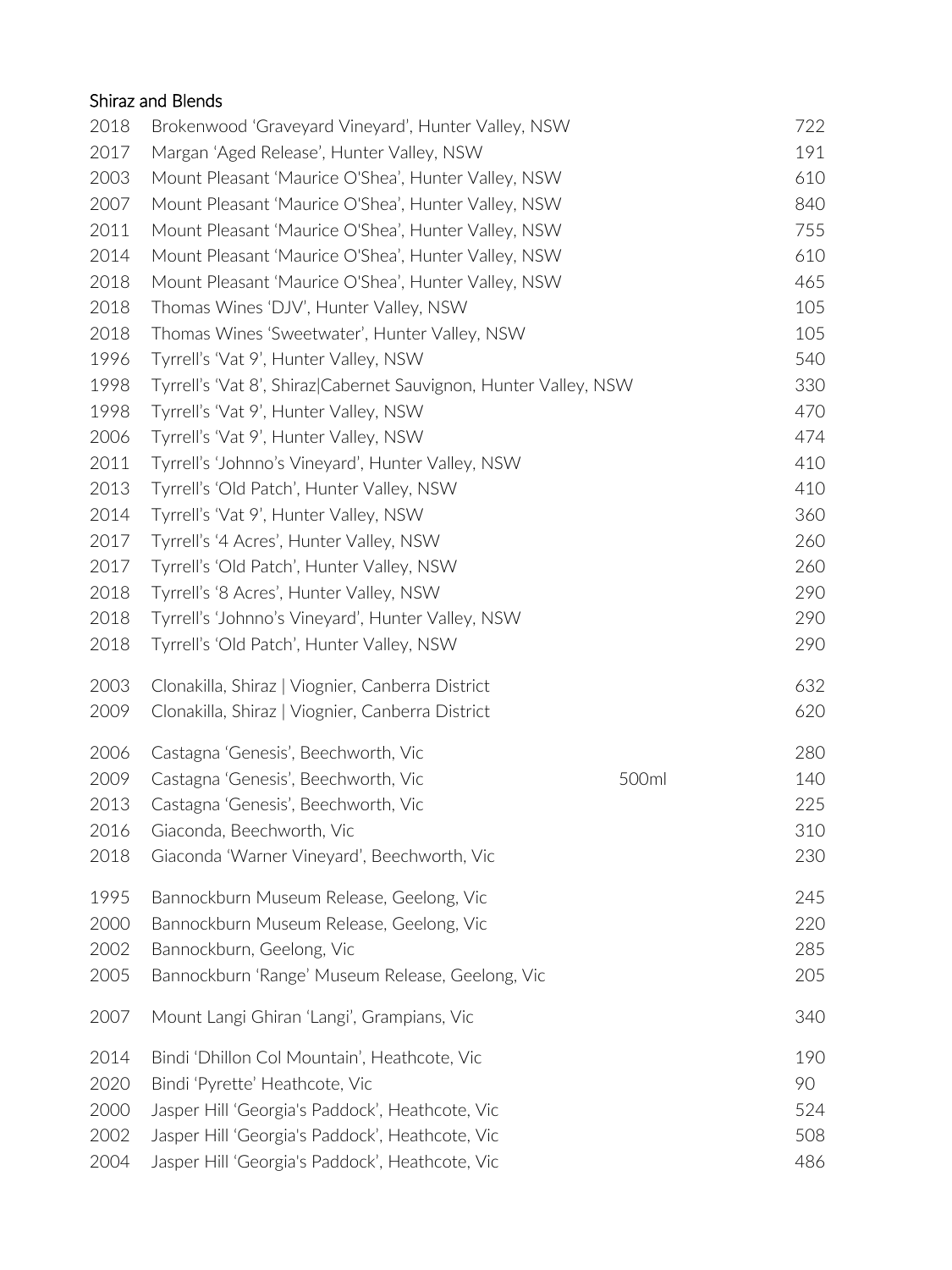# Shiraz and Blends

| 2020 | Joshua Cooper 'The Springs', Macedon Ranges, Vic                | 130  |
|------|-----------------------------------------------------------------|------|
| 2007 | Cobaw Ridge Wines, Macedon Ranges                               | 182  |
| 2013 | Craiglee, Sunbury, Vic                                          | 148  |
| 2015 | Craiglee, Sunbury, Vic                                          | 140  |
| 2015 | Levantine Hill 'Melissa's Paddock', Yarra Valley, Vic           | 410  |
| 2008 | Yarra Yering 'Dry Red Wine No.2', Yarra Valley, Vic             | 565  |
| 2014 | Yarra Yering 'Dry Red Wine No.2', Yarra Valley, Vic             | 390  |
| 2018 | Yarra Yering 'Dry Red Wine No.2', Yarra Valley, Vic             | 365  |
| 2018 | Yeringberg, Yarra Valley, Vic                                   | 210  |
| 2016 | Pooley 'J.R.D.', Coal River Valley, Tas                         | 280  |
| 2018 | Pooley 'J.R.D.', Coal River Valley, Tas                         | 260  |
| 2018 | Michael Hall 'Stone Well', Adelaide Hills, SA                   | 135  |
| 2017 | Shaw + Smith 'Balhannah', Adelaide Hills, SA                    | 225  |
| 2002 | Barossa Valley Estate E&E 'Black Pepper', Barossa Valley, SA    | 410  |
| 1998 | Elderton 'Command', Barossa Valley, SA                          | 510  |
| 2004 | Grant Burge 'Meshach', Barossa Valley, SA                       | 440  |
| 2013 | Grant Burge 'Meshach', Barossa Valley, SA                       | 365  |
| 2005 | Greenock Creek 'Roennfeldt Road', Barossa Valley, SA            | 1120 |
| 2018 | Hentley Farm 'The Beast', Barossa Valley, SA                    | 365  |
| 2018 | Hentley Farm 'Clos Otto', Barossa Valley, SA                    | 565  |
| 2003 | John Duval Wines 'Plexus', Shiraz blend, Barossa Valley, SA     | 365  |
| 2020 | Kalleske 'Moppa', Barossa Valley, SA                            | 75   |
| 2018 | Mt Yengo, Barossa Valley, SA                                    | 130  |
| 2002 | Rockford 'Flaxman Valley', Barossa Valley, SA                   | 450  |
| 2018 | Rockford 'Rod & Spur', Shiraz Cabernet, Barossa Valley, SA      | 120  |
| 2010 | Rockford 'Basket Press', Barossa Valley, SA                     | 710  |
| 2018 | Rockford 'Basket Press', Barossa Valley, SA                     | 255  |
| 2019 | Rusden 'Black Guts', Barossa Valley, SA                         | 195  |
| 2020 | Spinifex 'Bete Noir', Barossa Valley, SA                        | 90   |
| 2018 | Stonegarden, Barossa Valley, SA                                 | 195  |
| 2018 | Torbreck 'Descendant', Barossa Valley, SA                       | 308  |
| 2017 | The Standish Wine Co 'The Schubert Theorem', Barossa Valley, SA | 340  |
| 2017 | The Standish Wine Co 'The Standish', Barossa Valley, SA         | 340  |
| 2017 | The Standish Wine Co 'The Relic', Barossa Valley, SA            | 340  |
| 2014 | Two Hands 'Bella's Garden', Barossa Valley, SA                  | 245  |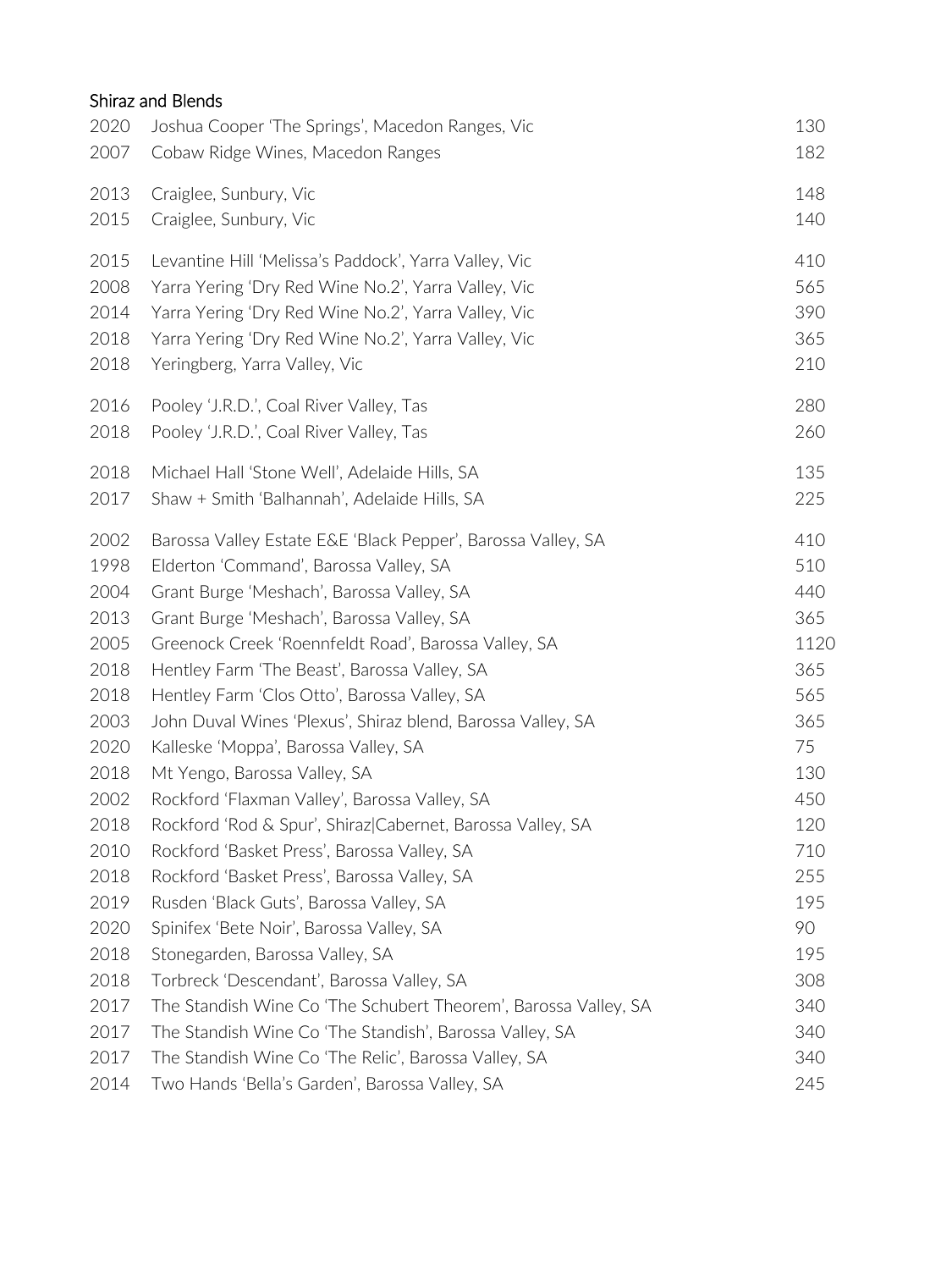# Shiraz and Blends

| 2001 | Henschke 'Mount Edelstone', Eden Valley, SA                             | 780   |
|------|-------------------------------------------------------------------------|-------|
| 2016 | Henschke 'Mount Edelstone', Eden Valley, SA                             | 345   |
| 2013 | Henschke 'Hill of Grace', Eden Valley, SA                               | 1,980 |
| 2015 | Henschke 'Hill of Grace', Eden Valley, SA                               | 1,890 |
| 2018 | Ruggabellus 'Archaeus', Eden Valley, SA                                 | 205   |
| 2017 | The Standish Wine Co 'Lamella', Eden Valley, SA                         | 340   |
| 2020 | Adelina Shiraz   Mataro, Clare Valley, SA                               | 90    |
| 2012 | Wendouree Shiraz   Mataro, Clare Valley, SA                             | 385   |
| 1995 | Hardy's 'Eileen Hardy', McLaren Vale, SA                                | 550   |
| 2013 | Inkwell 'Deeper Well', McLaren Vale, SA                                 | 160   |
| 2004 | Kay Brothers 'Block 6', McLaren Vale, SA                                | 480   |
| 2010 | Kay Brothers 'Block 6', McLaren Vale, SA                                | 450   |
| 2017 | Ministry of Clouds 'Blewitt Springs', McLaren Vale, SA                  | 160   |
| 2015 | Noon 'Reserve', Langhorne Creek, SA                                     | 288   |
| 1976 | Penfolds 'Grange Hermitage', Multi-Regional, SA                         | 4,300 |
| 1990 | Penfolds 'Grange' Multi-Regional, SA                                    | 3,100 |
| 1991 | Penfolds 'Grange' Multi-Regional, SA                                    | 2,900 |
| 1996 | Penfolds 'Grange' Multi-Regional, SA                                    | 2,400 |
| 1998 | Penfolds 'Grange' Multi-Regional, SA                                    | 2,400 |
| 2002 | Penfolds 'Grange' Multi-Regional, SA                                    | 2,400 |
| 2003 | Penfolds 'Grange' Multi-Regional, SA                                    | 2,100 |
| 2004 | Penfolds 'Grange' Multi-Regional, SA                                    | 2,030 |
| 2015 | Penfolds 'Grange' Multi-Regional, SA                                    | 1,900 |
| 1990 | Penfolds 'St Henri' Multi-Regional, SA                                  | 690   |
| 1991 | Penfolds 'St Henri' Multi-Regional, SA                                  | 680   |
| 1998 | Penfolds 'St Henri' Multi-Regional, SA                                  | 610   |
| 2015 | Frankland Estate 'Isolation Ridge', Frankland River, Great Southern, WA | 115   |
| 2020 | Wines of Merritt 'Single Vineyard Syrah', Wilyabrup, Margaret River, WA | 108   |
| 2017 | Paul Jaboulet 'Domaine de Thalabert' Crozes Hermitage, Rhone Valley, FR | 182   |
| 2017 | Domaine Rostaing 'Ampodium', Côte-Rotie, Rhone Valley, FR               | 460   |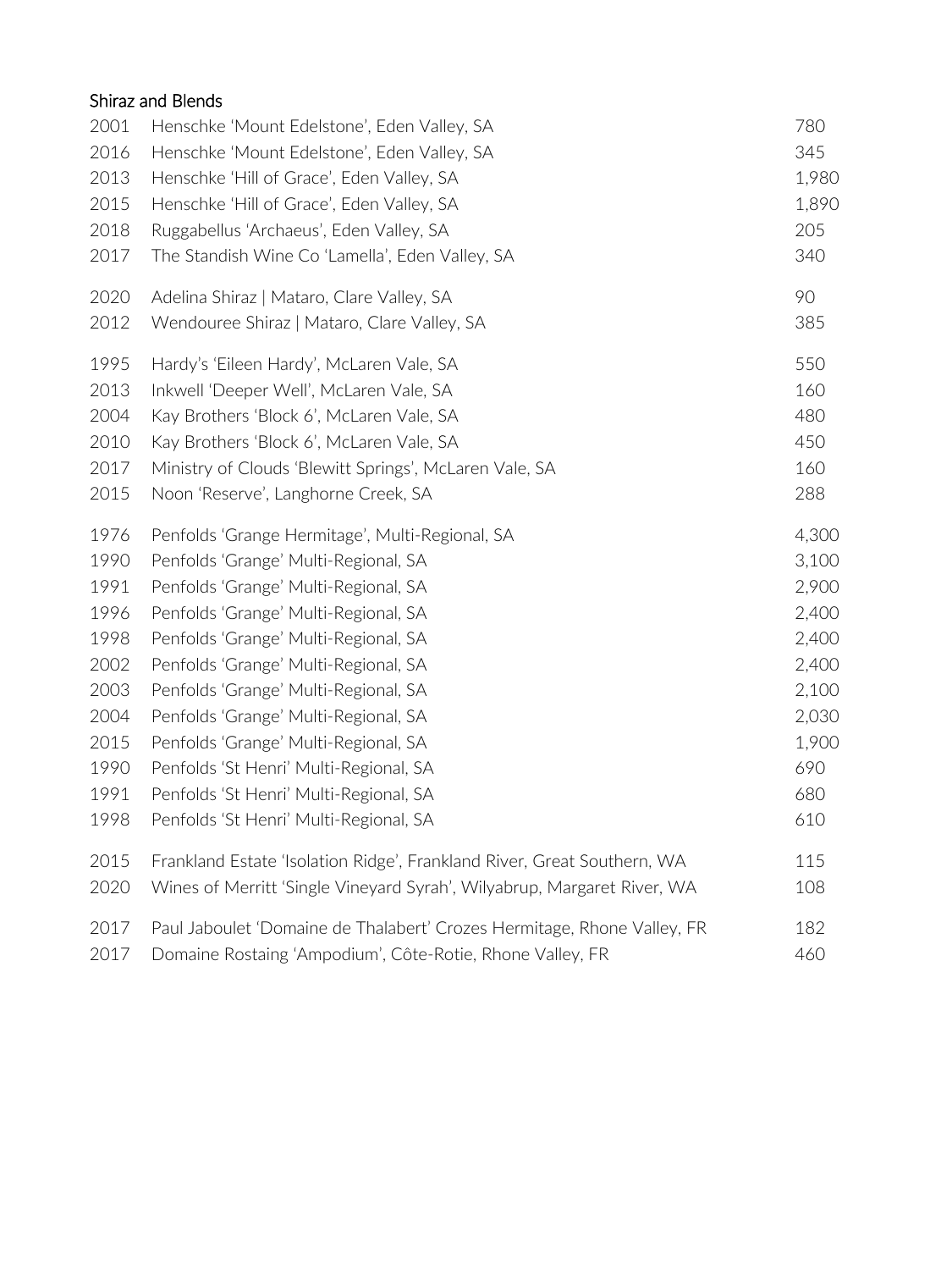#### *Metala*

*Originally established in 1891, Metala, is based in Langhorne Creek, South Australia. These wines were recently released from Magill cellars, checked, and recorked by Langton's Auction House buying team. Metala has a few claims to fame, including but not limited to being the inaugural winner of the Jimmy Watson trophy. They're the guardians to the oldest family-owned Cabernet vineyard in the world and the oldest Shiraz vines in Langhorne Creek.* 

### Cabernet Sauvignon blends

| 1967 | Metala 'Stonyfell' Cabernet Shiraz, Langhorne Creek         | (650ml) | 175 |
|------|-------------------------------------------------------------|---------|-----|
| 1968 | Metala 'Stonyfell' Cabernet Shiraz, Langhorne Creek         |         | 175 |
| 1970 | Metala 'Stonyfell' Cabernet Shiraz, Langhorne Creek         | (738ml) | 175 |
| 1971 | Metala 'Stonyfell' Cabernet Shiraz, Langhorne Creek         |         | 225 |
|      |                                                             |         |     |
|      | Shiraz and Shiraz blends                                    |         |     |
| 1975 | Metala 'Stonyfell' Shiraz Cabernet, Langhorne Creek         |         | 175 |
| 1976 | Metala 'Saltram' Shiraz Cabernet, Langhorne Creek           |         | 225 |
| 1980 | Metala 'Saltram' Shiraz, Langhorne Creek                    |         | 175 |
| 1986 | Metala 'Stonyfell' Shiraz Cabernet, Langhorne Creek         |         | 175 |
| 2002 | Metala 'Saltram Original Plantings' Shiraz, Langhorne Creek |         | 250 |
| 2012 | Metala 'Saltram' Shiraz Cabernet, Langhorne Creek           |         | 150 |
| 2015 | Metala 'Saltram Original Plantings' Shiraz, Langhorne Creek |         | 220 |

*South Australian red wines are commonly recognised for their oak cradled robust fruit flavours and aromas, inky, purple black core, ample tannin and usually a warm finish on the palate. There's a joy to drinking a lovely old Australian red. The primary fruit has faded away, replaced by tertiary notes, the tannins soften over time where white wines darken, red wines lose their colour.*

*By the very nature of the market of mature wines, we have limited availability. Once we run out, we will not be able to replace them. Please enjoy them while you can.*